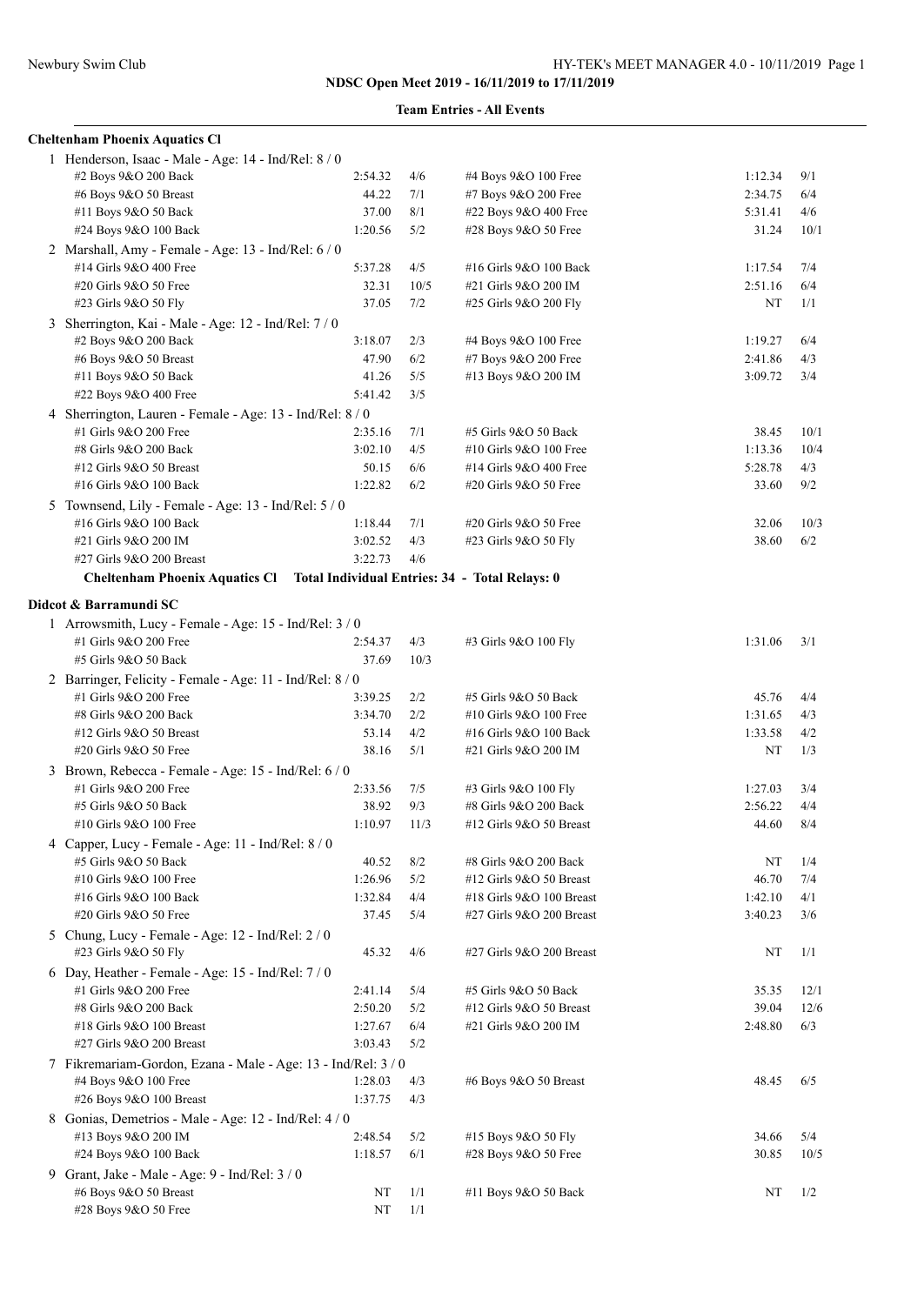| Didcot & Barramundi SC                                         |         |     |                           |         |     |
|----------------------------------------------------------------|---------|-----|---------------------------|---------|-----|
| 10 Greenhalgh, Tabitha - Female - Age: 9 - Ind/Rel: 5 / 0      |         |     |                           |         |     |
| #16 Girls 9&O 100 Back                                         | NT      | 1/1 | #18 Girls 9&O 100 Breast  | 2:06.21 | 1/3 |
| #20 Girls 9&O 50 Free                                          | NT      | 1/5 | #23 Girls 9&O 50 Fly      | 1:01.19 | 1/5 |
| #27 Girls 9&O 200 Breast                                       | 4:38.72 | 1/5 |                           |         |     |
| 11 Hancock, Harvey - Male - Age: 10 - Ind/Rel: 4 / 0           |         |     |                           |         |     |
| #4 Boys 9&O 100 Free                                           | 1:40.33 | 3/4 | #6 Boys 9&O 50 Breast     | 59.69   | 2/3 |
| #11 Boys 9&O 50 Back                                           | 51.90   | 2/4 | #28 Boys 9&O 50 Free      | 48.06   | 2/6 |
|                                                                |         |     |                           |         |     |
| 12 Hayward, Ben - Male - Age: 14 - Ind/Rel: 3 / 0              | 5:42.96 | 3/1 | #24 Boys 9&O 100 Back     | 1:21.53 |     |
| #22 Boys 9&O 400 Free                                          |         |     |                           |         | 5/6 |
| #28 Boys 9&O 50 Free                                           | 35.71   | 6/3 |                           |         |     |
| 13 Hedley, Esther - Female - Age: 10 - Ind/Rel: 5 / 0          |         |     |                           |         |     |
| #16 Girls 9&O 100 Back                                         | 1:49.33 | 2/6 | #18 Girls 9&O 100 Breast  | 2:02.60 | 2/6 |
| #23 Girls 9&O 50 Fly                                           | 56.03   | 2/6 | #25 Girls 9&O 200 Fly     | NT      |     |
| #27 Girls 9&O 200 Breast                                       | 4:22.72 | 1/3 |                           |         |     |
| 14 Howes, Cameron - Male - Age: 11 - Ind/Rel: 5 / 0            |         |     |                           |         |     |
| #4 Boys 9&O 100 Free                                           | 1:33.63 | 4/1 | #6 Boys 9&O 50 Breast     | 56.21   | 3/1 |
| #11 Boys 9&O 50 Back                                           | 51.60   | 2/3 | #24 Boys 9&O 100 Back     | 1:50.25 | 1/3 |
| #28 Boys 9&O 50 Free                                           | 44.63   | 3/1 |                           |         |     |
| 15 Leslie, Rory - Male - Age: 12 - Ind/Rel: 7 / 0              |         |     |                           |         |     |
| #4 Boys 9&O 100 Free                                           | NT      | 3/6 | #6 Boys 9&O 50 Breast     | 54.27   | 3/4 |
| #7 Boys 9&O 200 Free                                           | NT      | 1/3 | #11 Boys 9&O 50 Back      | 44.50   | 3/3 |
| #13 Boys 9&O 200 IM                                            | NT      | 1/3 | #22 Boys 9&O 400 Free     | NT      | 1/1 |
| #28 Boys 9&O 50 Free                                           | 37.13   | 6/1 |                           |         |     |
|                                                                |         |     |                           |         |     |
| 16 Link, Emily - Female - Age: 14 - Ind/Rel: 5/0               |         |     |                           |         |     |
| #1 Girls 9&O 200 Free                                          | 3:27.60 | 2/4 | #10 Girls 9&O 100 Free    | 1:32.10 | 4/2 |
| #12 Girls 9&O 50 Breast                                        | NT      | 1/4 | #14 Girls 9&O 400 Free    | NT      | 1/2 |
| #20 Girls 9&O 50 Free                                          | 42.05   | 3/6 |                           |         |     |
| 17 Mitchell, Emma - Female - Age: 11 - Ind/Rel: $8/0$          |         |     |                           |         |     |
| #1 Girls 9&O 200 Free                                          | NT      | 1/3 | #5 Girls 9&O 50 Back      | 47.91   | 3/2 |
| #8 Girls 9&O 200 Back                                          | NT      | 1/2 | #10 Girls 9&O 100 Free    | 1:32.09 | 4/4 |
| #12 Girls 9&O 50 Breast                                        | 54.58   | 3/3 | #14 Girls 9&O 400 Free    | NT      | 1/1 |
| #16 Girls 9&O 100 Back                                         | 1:36.41 | 3/5 | #20 Girls 9&O 50 Free     | 39.08   | 4/2 |
| 18 Reeves, Alyssa - Female - Age: 12 - Ind/Rel: 7/0            |         |     |                           |         |     |
| #3 Girls 9&O 100 Fly                                           | NT      | 1/4 | #5 Girls 9&O 50 Back      | 39.50   | 9/5 |
| #10 Girls 9&O 100 Free                                         | 1:18.18 | 8/3 | #12 Girls $9&O 50$ Breast | 43.25   | 9/2 |
| #18 Girls 9&O 100 Breast                                       | 1:35.78 | 5/1 | #20 Girls 9&O 50 Free     | 34.99   | 8/4 |
| #27 Girls 9&O 200 Breast                                       | 3:31.52 | 3/2 |                           |         |     |
| 19 Reeves, Jake - Male - Age: 10 - Ind/Rel: 4 / 0              |         |     |                           |         |     |
| #4 Boys 9&O 100 Free                                           | NT      | 2/5 | #6 Boys 9&O 50 Breast     | 1:03.89 | 2/5 |
| #7 Boys 9&O 200 Free                                           | NT      | 1/2 | #11 Boys 9&O 50 Back      | NT      | 1/4 |
| 20 Seabrook, Amelie - Female - Age: 11 - Ind/Rel: 8 / 0        |         |     |                           |         |     |
| #8 Girls 9&O 200 Back                                          | 3:14.21 | 3/4 | #10 Girls 9&O 100 Free    | 1:21.59 |     |
|                                                                |         |     |                           |         | 7/5 |
| #12 Girls 9&O 50 Breast                                        | 49.71   | 6/5 | #16 Girls 9&O 100 Back    | 1:34.57 | 3/3 |
| #18 Girls 9&O 100 Breast                                       | 1:49.10 | 3/5 | #20 Girls 9&O 50 Free     | 35.71   | 7/4 |
| #21 Girls 9&O 200 IM                                           | NT      | 1/4 | #23 Girls 9&O 50 Fly      | 50.93   | 2/3 |
| 21 Smith, Isobel - Female - Age: 12 - Ind/Rel: 4/0             |         |     |                           |         |     |
| #1 Girls 9&O 200 Free                                          | 2:59.67 | 4/5 | #5 Girls 9&O 50 Back      | 39.38   | 9/2 |
| #8 Girls 9&O 200 Back                                          | 3:02.91 | 4/1 | #10 Girls 9&O 100 Free    | 1:21.09 | 7/2 |
| 22 Storck-Wihlidal, Claire - Female - Age: 14 - Ind/Rel: 4 / 0 |         |     |                           |         |     |
| #1 Girls 9&O 200 Free                                          | 2:35.85 | 7/6 | #14 Girls 9&O 400 Free    | NT      | 1/4 |
| #21 Girls 9&O 200 IM                                           | 2:57.29 | 6/6 | #23 Girls 9&O 50 Fly      | NT      | 1/1 |
| 23 Taylor, Molly - Female - Age: 12 - Ind/Rel: 2 / 0           |         |     |                           |         |     |
| #21 Girls 9&O 200 IM                                           | 3:21.18 | 3/5 | #23 Girls 9&O 50 Fly      | 41.10   | 5/6 |
| 24 Tsui, On Bong - Male - Age: 13 - Ind/Rel: 7 / 0             |         |     |                           |         |     |
| #2 Boys 9&O 200 Back                                           | 3:05.30 | 3/1 | #4 Boys 9&O 100 Free      | 1:17.12 | 7/2 |
| #6 Boys 9&O 50 Breast                                          | NT      | 2/6 | #7 Boys 9&O 200 Free      | 2:57.47 | 3/4 |
| #9 Boys 9&O 100 Fly                                            | NT      | 1/3 | #11 Boys 9&O 50 Back      | NT      | 2/6 |
|                                                                |         | 1/2 |                           |         |     |
| #15 Boys 9&O 50 Fly                                            | NT      |     |                           |         |     |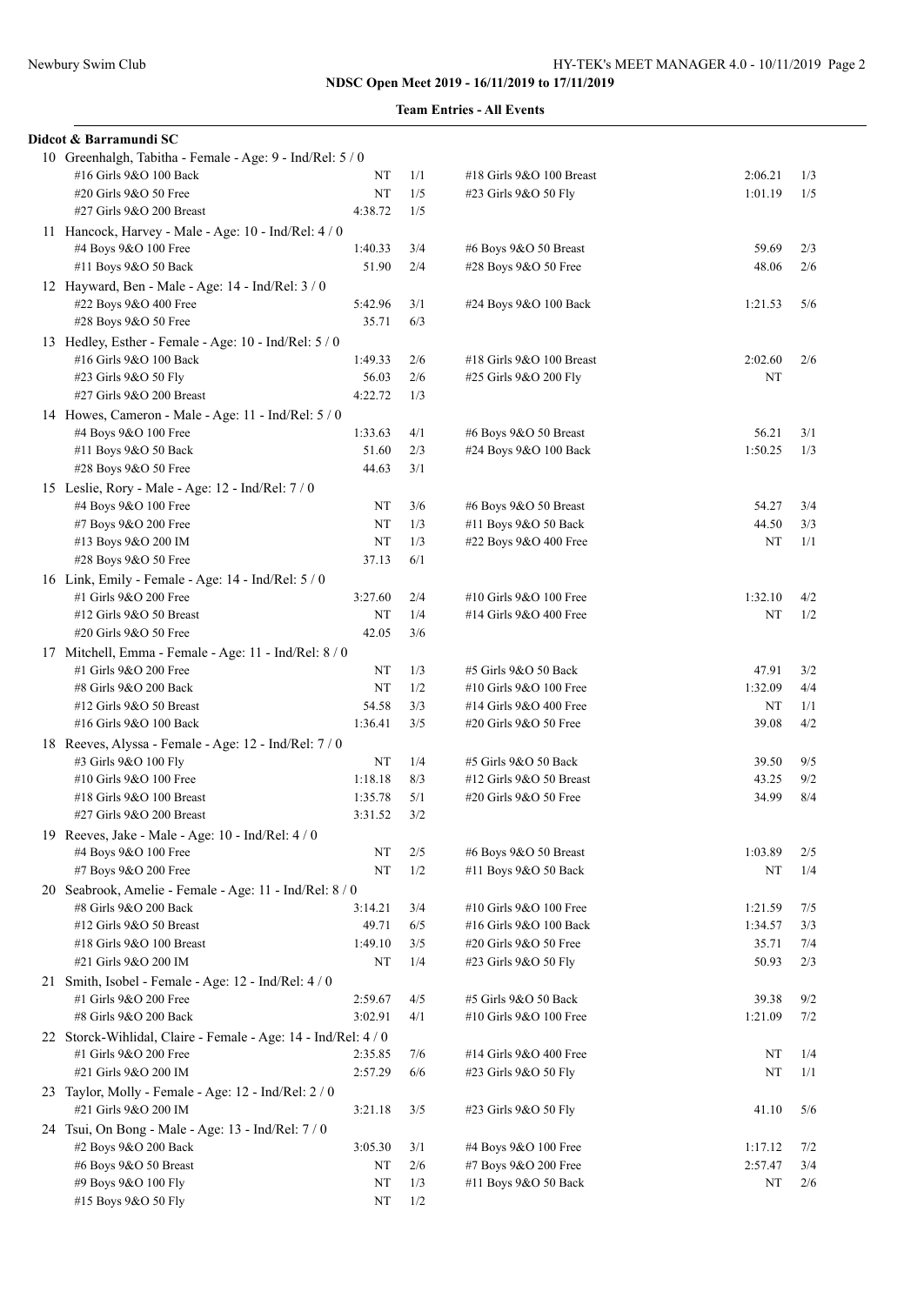|    | Didcot & Barramundi SC                                |                                                 |     |                            |         |     |
|----|-------------------------------------------------------|-------------------------------------------------|-----|----------------------------|---------|-----|
| 25 | Wilkinson, Ella - Female - Age: $14$ - Ind/Rel: $6/0$ |                                                 |     |                            |         |     |
|    | $#14$ Girls $9&O$ 400 Free                            | NT                                              | 1/3 | $#16$ Girls $9&O$ 100 Back | 1:23.61 | 6/1 |
|    | $\#20$ Girls 9&O 50 Free                              | 34.80                                           | 9/6 | #21 Girls 9&O 200 IM       | 3:05.15 | 4/5 |
|    | #23 Girls 9&O 50 Fly                                  | 38.96                                           | 6/5 | #25 Girls 9&O 200 Fly      | 3:16.34 | 1/3 |
| 26 | Wilkinson, Euan - Male - Age: 9 - Ind/Rel: 4 / 0      |                                                 |     |                            |         |     |
|    | #15 Boys $9&O 50$ Fly                                 | NT                                              | 1/1 | #24 Boys 9&O 100 Back      | NT      | 1/1 |
|    | #26 Boys $9&O$ 100 Breast                             | NT                                              | 1/1 | $\#28$ Boys 9&O 50 Free    | NT      | 1/5 |
| 27 | Yeates, Olivia - Female - Age: 13 - Ind/Rel: 5 / 0    |                                                 |     |                            |         |     |
|    | $#1$ Girls $9&O$ 200 Free                             | 3:00.85                                         | 4/6 | $#5$ Girls $9&O$ 50 Back   | 43.86   | 5/3 |
|    | $\#10$ Girls 9&O 100 Free                             | 1:22.87                                         | 6/3 | #12 Girls $9&O 50$ Breast  | 46.60   | 7/3 |
|    | $\#14$ Girls 9&O 400 Free                             | 6:18.01                                         | 3/4 |                            |         |     |
|    | Didcot & Barramundi SC                                | Total Individual Entries: 137 - Total Relays: 0 |     |                            |         |     |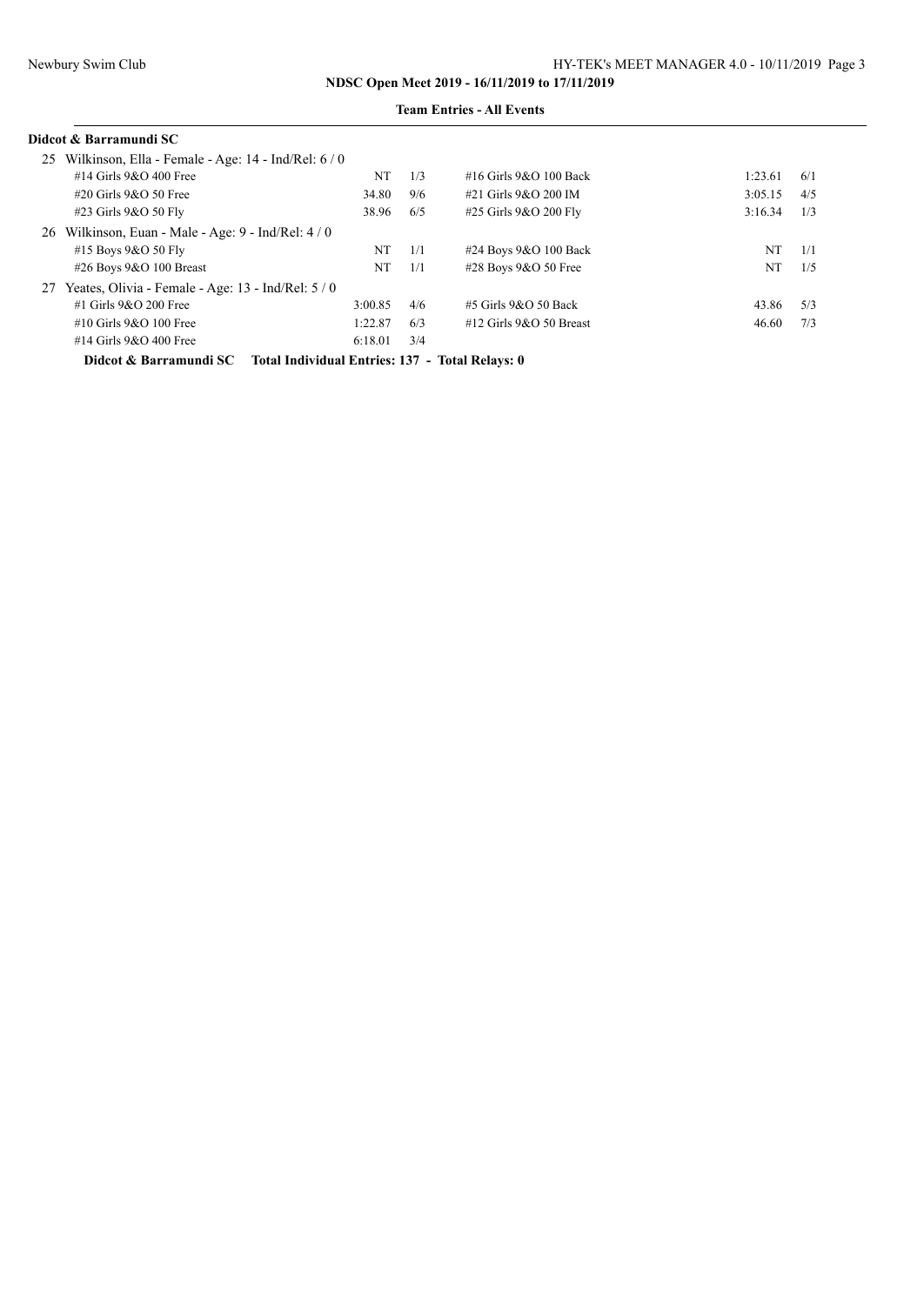| <b>Maidenhead Amateur Swimming Cl</b>                                      |                    |            |                          |                |            |
|----------------------------------------------------------------------------|--------------------|------------|--------------------------|----------------|------------|
| 1 Andrea, Karina - Female - Age: 15 - Ind/Rel: 5 / 0                       |                    |            |                          |                |            |
| #14 Girls 9&O 400 Free                                                     | 4:58.90            | 6/5        | #18 Girls 9&O 100 Breast | 1:15.70        | 8/3        |
| #20 Girls 9&O 50 Free                                                      | 31.35              | 12/6       | #21 Girls 9&O 200 IM     | 2:39.02        | 8/5        |
| #27 Girls 9&O 200 Breast                                                   | 2:44.40            | 6/3        |                          |                |            |
| 2 Brooks, Rachel - Female - Age: 14 - Ind/Rel: 5 / 0                       |                    |            |                          |                |            |
| #1 Girls 9&O 200 Free                                                      | 2:16.45            | 9/4        | #10 Girls 9&O 100 Free   | 1:03.80        | 15/1       |
| #14 Girls 9&O 400 Free                                                     | 4:43.07            | 6/3        | #20 Girls 9&O 50 Free    | 30.00          | 14/1       |
| #21 Girls 9&O 200 IM                                                       | 2:47.49            | 7/1        |                          |                |            |
| 3 Cannon, Holly - Female - Age: 11 - Ind/Rel: 4 / 0                        |                    |            |                          |                |            |
| #14 Girls 9&O 400 Free                                                     | 6:37.76            | 2/3        | #16 Girls 9&O 100 Back   | 1:32.70        | 4/3        |
| #23 Girls 9&O 50 Fly                                                       | 49.88              | 3/1        | #27 Girls 9&O 200 Breast | 4:28.31        | 1/2        |
| 4 Canton, Sebastian - Male - Age: 11 - Ind/Rel: 5 / 0                      |                    |            |                          |                |            |
| #6 Boys 9&O 50 Breast                                                      | 44.88              | 7/6        | #9 Boys 9&O 100 Fly      | 1:29.83        | 3/1        |
| #13 Boys 9&O 200 IM                                                        | 3:05.12            | 4/1        | #19 Boys 9&O 200 Breast  | 3:29.34        | 3/6        |
| #28 Boys 9&O 50 Free                                                       | 34.53              | 7/4        |                          |                |            |
| 5 Charley, Ethan - Male - Age: 11 - Ind/Rel: 7 / 0                         |                    |            |                          |                |            |
| #2 Boys 9&O 200 Back                                                       | 2:58.84            | 3/2        | #6 Boys 9&O 50 Breast    | 43.10          | 8/1        |
| #9 Boys 9&O 100 Fly                                                        | 1:29.00            | 3/2        | #11 Boys 9&O 50 Back     | 39.74          | 6/4        |
| #13 Boys 9&O 200 IM                                                        | 2:57.10            | 4/4        | #17 Boys 9&O 200 Fly     | 3:29.29        | 1/3        |
| #22 Boys 9&O 400 Free                                                      | 5:25.47            | 4/5        |                          |                |            |
|                                                                            |                    |            |                          |                |            |
| 6 Cook, Oliver - Male - Age: $11$ - Ind/Rel: $8/0$<br>#4 Boys 9&O 100 Free | 1:13.00            | 8/1        | #6 Boys 9&O 50 Breast    | 43.20          | 8/6        |
| #7 Boys 9&O 200 Free                                                       | 2:35.82            | 6/1        | #11 Boys 9&O 50 Back     | 40.14          | 6/5        |
|                                                                            | 2:57.10            | 4/3        |                          | 3:22.67        |            |
| #13 Boys 9&O 200 IM                                                        | 1:35.90            | 5/6        | #19 Boys 9&O 200 Breast  | 32.90          | 3/5<br>8/2 |
| #26 Boys 9&O 100 Breast                                                    |                    |            | #28 Boys 9&O 50 Free     |                |            |
| 7 Croxford, Miah - Female - Age: 11 - Ind/Rel: 4 / 0                       |                    |            |                          |                |            |
| #3 Girls 9&O 100 Fly                                                       | 1:28.27            | 3/2        | #5 Girls 9&O 50 Back     | 37.58          | 11/6       |
| #8 Girls 9&O 200 Back                                                      | 2:54.22            | 4/3        | #10 Girls 9&O 100 Free   | 1:14.43        | 10/1       |
| 8 Davison, Alexander - Male - Age: 10 - Ind/Rel: 2 / 0                     |                    |            |                          |                |            |
| #22 Boys 9&O 400 Free                                                      | 7:00.18            | 1/3        | #28 Boys 9&O 50 Free     | 44.88          | 3/6        |
| 9 Deutschmann, Matthew - Male - Age: 14 - Ind/Rel: 5 / 0                   |                    |            |                          |                |            |
| #4 Boys 9&O 100 Free                                                       | 1:03.58            | 11/3       | #6 Boys 9&O 50 Breast    | 34.47          | 10/3       |
| #13 Boys 9&O 200 IM                                                        | 2:45.65            | 6/6        | #26 Boys 9&O 100 Breast  | 1:16.35        | 6/4        |
| #28 Boys 9&O 50 Free                                                       | 28.95              | 12/1       |                          |                |            |
| 10 Duell, Emilia - Female - Age: 10 - Ind/Rel: 6 / 0                       |                    |            |                          |                |            |
| #1 Girls 9&O 200 Free                                                      | 2:53.37            | 5/6        | #3 Girls 9&O 100 Fly     | 1:35.35        | 2/2        |
| #5 Girls 9&O 50 Back                                                       | 44.31              | 5/5        | #14 Girls 9&O 400 Free   | 6:21.91        | 3/1        |
| #21 Girls 9&O 200 IM                                                       | NT                 | 1/1        | #23 Girls 9&O 50 Fly     | 42.03          | 4/4        |
| 11 Freeman, Caitlin - Female - Age: 13 - Ind/Rel: 3 / 0                    |                    |            |                          |                |            |
| #14 Girls 9&O 400 Free                                                     | 5:26.95            | 5/1        | #23 Girls 9&O 50 Fly     | 37.16          | 7/5        |
| #25 Girls 9&O 200 Fly                                                      | 3:15.27            | 2/6        |                          |                |            |
| 12 Friesen, Finley - Male - Age: 9 - Ind/Rel: 2 / 0                        |                    |            |                          |                |            |
| #24 Boys 9&O 100 Back                                                      | 1:35.42            | 2/4        | #28 Boys 9&O 50 Free     | 41.92          | 3/2        |
| 13 Garthside, Annabelle - Female - Age: 15 - Ind/Rel: 4 / 0                |                    |            |                          |                |            |
| #18 Girls 9&O 100 Breast                                                   | 1:21.22            | 7/3        | #20 Girls 9&O 50 Free    | 31.31          | 12/5       |
| #21 Girls 9&O 200 IM                                                       | 2:44.56            | 7/3        | #27 Girls 9&O 200 Breast | 2:55.23        | 6/5        |
| 14 Heard-Norrish, Charlotte - Female - Age: 11 - Ind/Rel: 8 / 0            |                    |            |                          |                |            |
| #1 Girls 9&O 200 Free                                                      | 2:36.97            | 6/2        | #3 Girls 9&O 100 Fly     | 1:25.77        | 4/1        |
| #10 Girls 9&O 100 Free                                                     | 1:09.15            | 12/5       | #14 Girls 9&O 400 Free   | 5:27.21        | 5/6        |
| #20 Girls 9&O 50 Free                                                      | 32.22              | 10/2       | #21 Girls 9&O 200 IM     | 2:55.45        | 6/5        |
| #23 Girls 9&O 50 Fly                                                       | 36.21              | 8/2        | #25 Girls 9&O 200 Fly    | 3:13.90        | 2/1        |
| 15 Heeraman, Dipa - Female - Age: 11 - Ind/Rel: 3 / 0                      |                    |            |                          |                |            |
| #1 Girls 9&O 200 Free                                                      | NT                 | 1/2        | #10 Girls 9&O 100 Free   | NT             | 2/6        |
| #21 Girls 9&O 200 IM                                                       | NT                 | 1/5        |                          |                |            |
|                                                                            |                    |            |                          |                |            |
| 16 Howley, Rosa - Female - Age: 10 - Ind/Rel: 7 / 0                        |                    |            |                          |                |            |
| #14 Girls 9&O 400 Free                                                     | 6:56.24<br>1:49.07 | 2/5        | #16 Girls 9&O 100 Back   | 1:41.34        | 2/2        |
| #18 Girls 9&O 100 Breast<br>#21 Girls 9&O 200 IM                           | 3:33.81            | 3/2<br>2/4 | #20 Girls 9&O 50 Free    | 43.49<br>54.90 | 2/5<br>2/1 |
| #27 Girls 9&O 200 Breast                                                   | 3:55.42            | $2/5$      | #23 Girls 9&O 50 Fly     |                |            |
|                                                                            |                    |            |                          |                |            |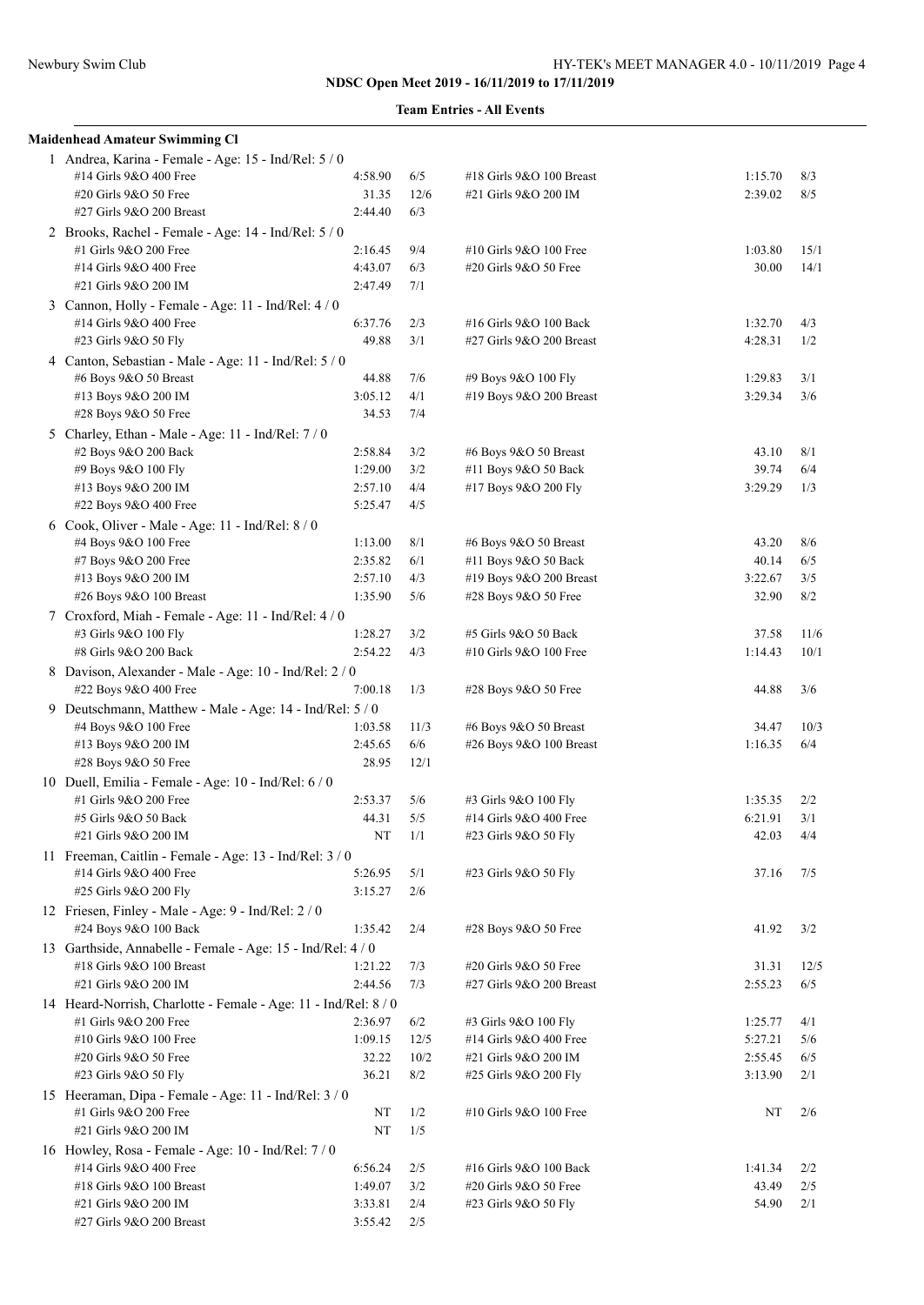|  | <b>Team Entries - All Events</b> |  |  |
|--|----------------------------------|--|--|
|--|----------------------------------|--|--|

| <b>Maidenhead Amateur Swimming Cl</b>                      |                    |            |                                                 |                    |            |
|------------------------------------------------------------|--------------------|------------|-------------------------------------------------|--------------------|------------|
| 17 Ireland, Caitlin - Female - Age: 14 - Ind/Rel: 4 / 0    |                    |            |                                                 |                    |            |
| #16 Girls 9&O 100 Back                                     | 1:09.93            | 8/4        | #20 Girls 9&O 50 Free                           | 31.60              | 11/2       |
| #21 Girls 9&O 200 IM                                       | 2:41.82            | 8/6        | #23 Girls 9&O 50 Fly                            | 33.59              | 9/4        |
| 18 Ireland, Johnathan - Male - Age: 11 - Ind/Rel: 4 / 0    |                    |            |                                                 |                    |            |
| #15 Boys 9&O 50 Fly                                        | 37.95              | 4/5        | #17 Boys 9&O 200 Fly                            | 3:05.60            | 2/5        |
| #22 Boys 9&O 400 Free                                      | 5:31.70            | 3/3        | #24 Boys 9&O 100 Back                           | 1:20.94            | 5/5        |
| 19 Kennedy, Samuel - Male - Age: 11 - Ind/Rel: 3 / 0       |                    |            |                                                 |                    |            |
| #15 Boys 9&O 50 Fly                                        | 40.10              | 3/2        | #24 Boys 9&O 100 Back                           | 1:27.16            | 4/1        |
| #28 Boys 9&O 50 Free                                       | 35.57              | 7/6        |                                                 |                    |            |
| 20 Lampard, Eleanor - Female - Age: 12 - Ind/Rel: 3 / 0    |                    |            |                                                 |                    |            |
| #10 Girls 9&O 100 Free                                     | 1:13.49            | 10/2       | #14 Girls 9&O 400 Free                          | 5:26.89            | 5/5        |
| #23 Girls 9&O 50 Fly                                       | 39.10              | 6/1        |                                                 |                    |            |
| 21 Le, Jaden - Male - Age: 10 - Ind/Rel: 2 / 0             |                    |            |                                                 |                    |            |
| #24 Boys 9&O 100 Back                                      | 1:34.46            | 3/6        | #28 Boys 9&O 50 Free                            | 37.44              | 5/2        |
| 22 Liew, Hui Qing - Female - Age: 14 - Ind/Rel: 5 / 0      |                    |            |                                                 |                    |            |
| #16 Girls 9&O 100 Back                                     | 1:14.10            | 8/6        | #18 Girls 9&O 100 Breast                        | 1:18.70            | 8/4        |
| #20 Girls 9&O 50 Free                                      | 28.60              | 14/3       | #23 Girls 9&O 50 Fly                            | 31.40              | 10/4       |
| #27 Girls 9&O 200 Breast                                   | 2:55.10            | 6/2        |                                                 |                    |            |
| 23 Murray, Oliver - Male - Age: 9 - Ind/Rel: 3 / 0         |                    |            |                                                 |                    |            |
| #24 Boys 9&O 100 Back                                      | NT                 | 1/6        | #26 Boys 9&O 100 Breast                         | 1:50.48            | 3/2        |
| #28 Boys 9&O 50 Free                                       | 39.88              | 4/1        |                                                 |                    |            |
| 24 Ness, Isabel - Female - Age: 13 - Ind/Rel: 3 / 0        |                    |            |                                                 |                    |            |
| #14 Girls 9&O 400 Free                                     | 5:03.20            | 6/1        | #18 Girls 9&O 100 Breast                        | 1:24.10            | 7/2        |
| #20 Girls 9&O 50 Free                                      | 30.90              | 12/4       |                                                 |                    |            |
|                                                            |                    |            |                                                 |                    |            |
| 25 Owoo, Joshua - Male - Age: 13 - Ind/Rel: 10 / 0         |                    |            |                                                 |                    |            |
| #2 Boys 9&O 200 Back                                       | 2:53.02<br>2:31.55 | 4/1<br>7/5 | #4 Boys 9&O 100 Free                            | 1:12.40<br>1:20.81 | 9/6<br>4/2 |
| #7 Boys 9&O 200 Free<br>#11 Boys 9&O 50 Back               | 39.70              | 6/3        | #9 Boys 9&O 100 Fly<br>#13 Boys 9&O 200 IM      | 2:53.05            | 5/6        |
| #15 Boys 9&O 50 Fly                                        | 36.39              | 4/3        | #17 Boys 9&O 200 Fly                            | 2:55.01            | 2/4        |
| #24 Boys 9&O 100 Back                                      | 1:23.67            | 4/4        | #28 Boys 9&O 50 Free                            | 33.10              | 8/5        |
|                                                            |                    |            |                                                 |                    |            |
| 26 Phillips, Benjamin - Male - Age: 13 - Ind/Rel: 2 / 0    |                    |            |                                                 |                    |            |
| #13 Boys 9&O 200 IM                                        | 2:29.40            | 6/4        | #15 Boys 9&O 50 Fly                             | 30.39              | 6/3        |
| 27 Potter, Nathan - Male - Age: 13 - Ind/Rel: 2 / 0        |                    |            |                                                 |                    |            |
| #22 Boys 9&O 400 Free                                      | 4:50.99            | 5/4        | #28 Boys 9&O 50 Free                            | 29.28              | 11/4       |
| 28 Ryan, Elizabeth - Female - Age: 12 - Ind/Rel: 2 / 0     |                    |            |                                                 |                    |            |
| #1 Girls 9&O 200 Free                                      | 2:36.82            | 6/4        | #5 Girls 9&O 50 Back                            | 37.90              | 10/4       |
| 29 Sangamneheri, Theodore - Male - Age: 9 - Ind/Rel: 4 / 0 |                    |            |                                                 |                    |            |
| #15 Boys 9&O 50 Fly                                        | 54.25              | $2/6$      | #24 Boys 9&O 100 Back                           | 1:42.62            | $2/6$      |
| #26 Boys 9&O 100 Breast                                    | NT                 | 1/5        | #28 Boys 9&O 50 Free                            | 41.38              | 3/4        |
| 30 Supov, Anton - Male - Age: 12 - Ind/Rel: 11 / 0         |                    |            |                                                 |                    |            |
| #4 Boys 9&O 100 Free                                       | 1:12.51            | 8/4        | #6 Boys 9&O 50 Breast                           | 49.14              | 6/6        |
| #7 Boys 9&O 200 Free                                       | 2:31.61            | 7/1        | #9 Boys 9&O 100 Fly                             | 1:27.87            | 3/4        |
| #11 Boys 9&O 50 Back                                       | 40.19              | 6/1        | #13 Boys 9&O 200 IM                             | 3:05.26            | 4/6        |
| #15 Boys 9&O 50 Fly                                        | 39.80              | 3/4        | #19 Boys 9&O 200 Breast                         | 3:44.20            | 2/2        |
| #22 Boys 9&O 400 Free                                      | 5:18.35            | 4/2        | #26 Boys 9&O 100 Breast                         | 1:48.15            | 3/3        |
| #28 Boys 9&O 50 Free                                       | 34.20              | 7/3        |                                                 |                    |            |
| <b>Maidenhead Amateur Swimming Cl</b>                      |                    |            | Total Individual Entries: 136 - Total Relays: 0 |                    |            |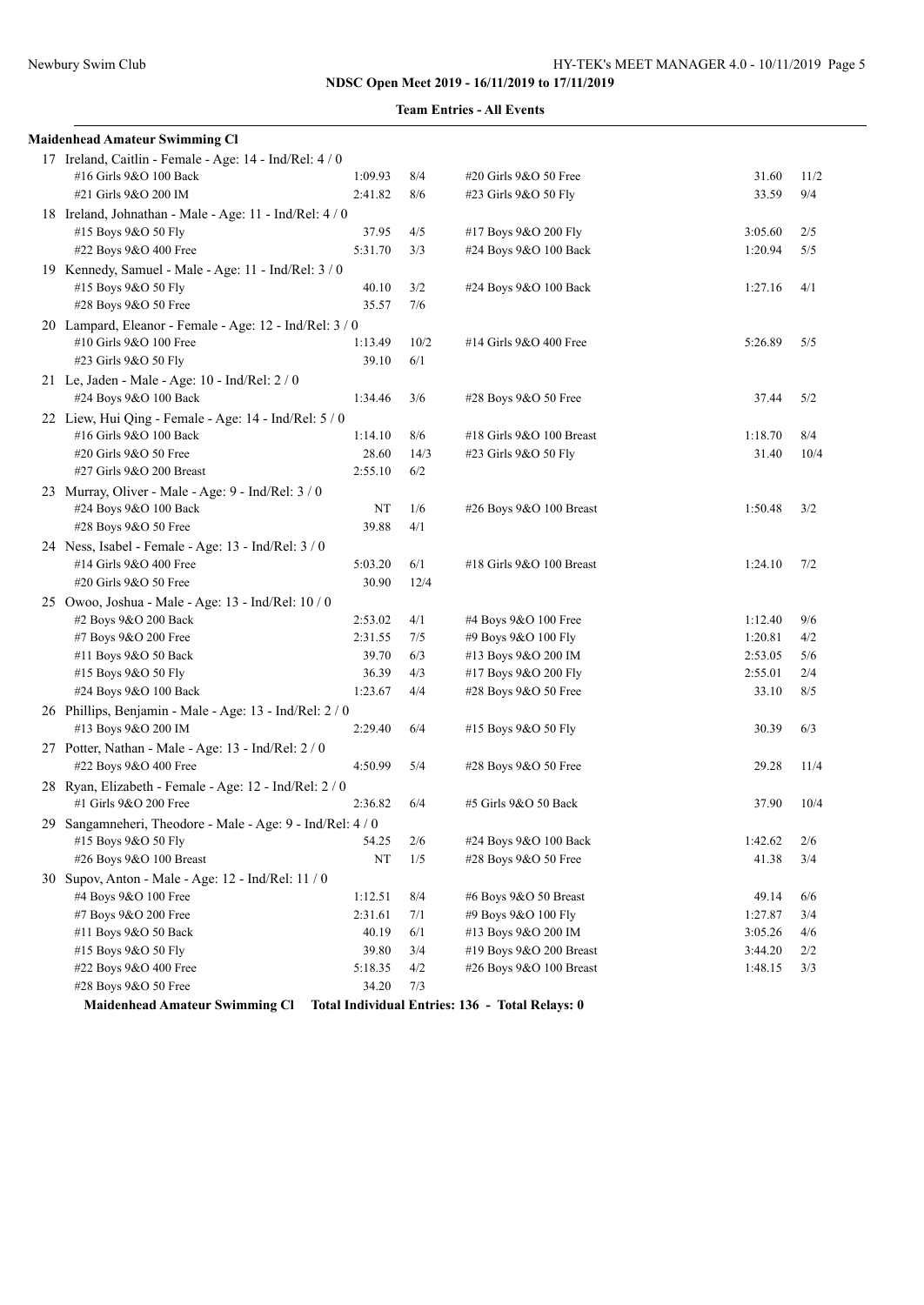| Newbury District Swimming Club-SE                                                  |         |      |                          |         |      |
|------------------------------------------------------------------------------------|---------|------|--------------------------|---------|------|
| 1 Aird, Camille - Female - Age: 11 - Ind/Rel: 3 / 0                                |         |      |                          |         |      |
| #12 Girls 9&O 50 Breast                                                            | 57.05   | 3/6  | #20 Girls 9&O 50 Free    | 44.56   | 2/1  |
| #23 Girls 9&O 50 Fly                                                               | 52.90   | 2/2  |                          |         |      |
| 2 Aird, Yasmin - Female - Age: 13 - Ind/Rel: 6 / 0                                 |         |      |                          |         |      |
| #5 Girls 9&O 50 Back                                                               | 50.68   | 3/6  | #10 Girls 9&O 100 Free   | 1:47.42 | 3/2  |
| #12 Girls 9&O 50 Breast                                                            | 55.75   | 3/5  | #14 Girls 9&O 400 Free   | 8:09.98 | 2/6  |
| #20 Girls 9&O 50 Free                                                              | 42.32   | 2/4  | #21 Girls 9&O 200 IM     | NT      | 2/6  |
| 3 Allen, Tobias - Male - Age: 17 - Ind/Rel: 4 / 0                                  |         |      |                          |         |      |
| #4 Boys 9&O 100 Free                                                               | 57.15   | 12/4 | #7 Boys 9&O 200 Free     | 2:03.13 | 8/3  |
| #9 Boys 9&O 100 Fly                                                                | 1:05.43 | 5/4  | #11 Boys 9&O 50 Back     | 30.72   | 9/3  |
| 4 Apps, Lily - Female - Age: 14 - Ind/Rel: 11 / 0                                  |         |      |                          |         |      |
| #1 Girls 9&O 200 Free                                                              | 2:24.54 | 8/2  | #3 Girls 9&O 100 Fly     | 1:20.75 | 4/3  |
| #5 Girls 9&O 50 Back                                                               | 34.65   | 12/5 | #8 Girls 9&O 200 Back    | 2:38.53 | 6/1  |
| #10 Girls 9&O 100 Free                                                             | 1:07.91 | 13/2 | #12 Girls 9&O 50 Breast  | 44.24   | 9/1  |
| #16 Girls 9&O 100 Back                                                             | 1:13.37 | 8/1  | #18 Girls 9&O 100 Breast | 1:36.87 | 4/2  |
| #20 Girls 9&O 50 Free                                                              | 31.40   | 11/4 | #21 Girls 9&O 200 IM     | 2:46.50 | 7/4  |
| #23 Girls 9&O 50 Fly                                                               | 36.47   | 7/3  |                          |         |      |
| 5 Arnold, Charlotte - Female - Age: 13 - Ind/Rel: 9 / 0                            |         |      |                          |         |      |
| #1 Girls 9&O 200 Free                                                              | 3:03.14 | 3/4  | #5 Girls 9&O 50 Back     | 43.11   | 6/2  |
| #8 Girls 9&O 200 Back                                                              | 3:13.92 | 3/3  | #10 Girls 9&O 100 Free   | 1:22.44 | 7/6  |
| #12 Girls 9&O 50 Breast                                                            | 49.81   | 6/1  | #14 Girls 9&O 400 Free   | 6:20.91 | 3/5  |
| #16 Girls 9&O 100 Back                                                             | 1:34.00 | 4/1  | #18 Girls 9&O 100 Breast | 1:58.56 | 2/5  |
| #20 Girls 9&O 50 Free                                                              | 37.19   | 6/6  |                          |         |      |
| 6 Barlow, Chloe E - Female - Age: 10 - Ind/Rel: 3 / 0                              |         |      |                          |         |      |
| #5 Girls 9&O 50 Back                                                               | 51.80   | 2/4  | #12 Girls 9&O 50 Breast  | 57.76   | 2/4  |
| #20 Girls 9&O 50 Free                                                              | 46.77   | 1/3  |                          |         |      |
|                                                                                    |         |      |                          |         |      |
| 7 Barlow, Eleanor A - Female - Age: 11 - Ind/Rel: 5 / 0<br>#5 Girls 9&O 50 Back    | 46.44   | 4/5  | #10 Girls 9&O 100 Free   | 1:33.13 | 4/5  |
| #16 Girls 9&O 100 Back                                                             | NT      | 1/4  | #20 Girls 9&O 50 Free    | 39.08   | 4/5  |
| #23 Girls 9&O 50 Fly                                                               | 47.04   | 3/3  |                          |         |      |
|                                                                                    |         |      |                          |         |      |
| 8 Barlow, Freya - Female - Age: 15 - Ind/Rel: 8 / 0<br>#1 Girls 9&O 200 Free       | 2:16.64 | 9/2  | #3 Girls 9&O 100 Fly     | 1:09.97 | 5/3  |
| #8 Girls 9&O 200 Back                                                              | 2:22.36 | 6/3  | #10 Girls 9&O 100 Free   | 1:03.07 | 15/2 |
| #16 Girls 9&O 100 Back                                                             | 1:06.77 | 8/3  | #20 Girls 9&O 50 Free    | 29.70   | 14/2 |
| #21 Girls 9&O 200 IM                                                               | 2:34.78 | 8/4  | #23 Girls 9&O 50 Fly     | 31.03   | 10/3 |
|                                                                                    |         |      |                          |         |      |
| 9 Bevan, Charlotte - Female - Age: 11 - Ind/Rel: 8 / 0<br>#1 Girls 9&O 200 Free    | NT      | 2/6  | #3 Girls 9&O 100 Fly     | NT      | 1/2  |
| #10 Girls 9&O 100 Free                                                             | 1:39.62 | 4/6  | #12 Girls 9&O 50 Breast  | 52.31   | 5/1  |
| #14 Girls 9&O 400 Free                                                             | NT      | 1/5  | #20 Girls 9&O 50 Free    | 36.88   | 6/2  |
| #21 Girls 9&O 200 IM                                                               | NT      | 1/2  | #23 Girls 9&O 50 Fly     | 40.40   | 5/5  |
| 10 Bevan, Livvy - Female - Age: 14 - Ind/Rel: 8 / 0                                |         |      |                          |         |      |
| #1 Girls 9&O 200 Free                                                              | 2:18.44 | 9/5  | #10 Girls 9&O 100 Free   | 1:02.44 | 15/4 |
| #12 Girls 9&O 50 Breast                                                            | 37.73   | 12/5 | #18 Girls 9&O 100 Breast | 1:20.73 | 8/1  |
| #20 Girls 9&O 50 Free                                                              | 29.25   | 14/4 | #21 Girls 9&O 200 IM     | 2:32.96 | 8/3  |
| #23 Girls 9&O 50 Fly                                                               | 33.13   | 9/3  | #27 Girls 9&O 200 Breast | 2:57.14 | 6/6  |
|                                                                                    |         |      |                          |         |      |
| 11 Blake, Jemima E - Female - Age: 11 - Ind/Rel: 3 / 0<br>#18 Girls 9&O 100 Breast | NT      | 1/5  | #20 Girls 9&O 50 Free    | 41.88   | 3/1  |
|                                                                                    |         | 2/4  |                          |         |      |
| #23 Girls 9&O 50 Fly                                                               | 51.27   |      |                          |         |      |
| 12 Bosley, Lucy - Female - Age: 12 - Ind/Rel: 4 / 0                                |         |      |                          |         |      |
| #14 Girls 9&O 400 Free                                                             | 6:09.09 | 4/6  | #16 Girls 9&O 100 Back   | 1:27.70 | 5/5  |
| #20 Girls 9&O 50 Free                                                              | 35.45   | 8/1  | #23 Girls 9&O 50 Fly     | 40.20   | 5/2  |
| 13 Brandon, Luke - Male - Age: 13 - Ind/Rel: 8 / 0                                 |         |      |                          |         |      |
| #2 Boys 9&O 200 Back                                                               | 2:38.48 | 5/6  | #4 Boys 9&O 100 Free     | 1:05.15 | 11/1 |
| #6 Boys 9&O 50 Breast                                                              | 43.67   | 7/3  | #7 Boys 9&O 200 Free     | 2:36.11 | 6/6  |
| #11 Boys 9&O 50 Back                                                               | 34.92   | 9/6  | #15 Boys 9&O 50 Fly      | 36.06   | 5/1  |
| #24 Boys 9&O 100 Back                                                              | 1:18.90 | 6/6  | #28 Boys 9&O 50 Free     | 30.59   | 10/3 |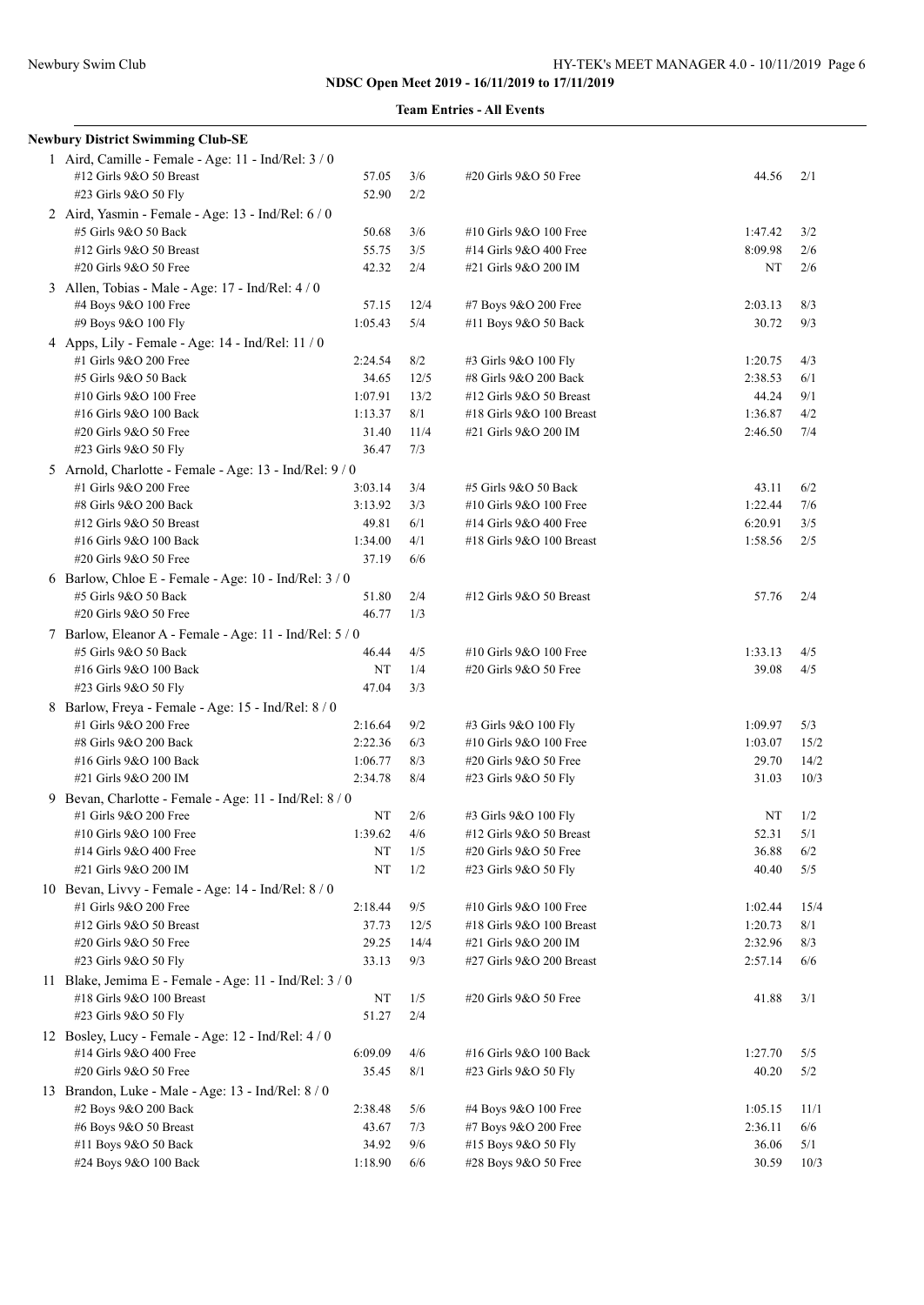| <b>Team Entries - All Events</b> |  |
|----------------------------------|--|
|----------------------------------|--|

| <b>Newbury District Swimming Club-SE</b>                  |         |            |                                               |         |            |
|-----------------------------------------------------------|---------|------------|-----------------------------------------------|---------|------------|
| 14 Brown, Charlotte - Female - Age: 12 - Ind/Rel: 7/0     |         |            |                                               |         |            |
| #5 Girls 9&O 50 Back                                      | 40.09   | 8/3        | #10 Girls 9&O 100 Free                        | 1:15.56 | 9/4        |
| #12 Girls 9&O 50 Breast                                   | 38.72   | 12/1       | #18 Girls 9&O 100 Breast                      | 1:25.49 | 7/5        |
| #20 Girls 9&O 50 Free                                     | 35.03   | 8/5        | #21 Girls 9&O 200 IM                          | 3:04.17 | 4/4        |
| #27 Girls 9&O 200 Breast                                  | 3:08.72 | 4/3        |                                               |         |            |
| 15 Brown, Georgie - Female - Age: 10 - Ind/Rel: 5/0       |         |            |                                               |         |            |
| #5 Girls 9&O 50 Back                                      | 44.01   | 5/2        | #10 Girls 9&O 100 Free                        | 1:26.48 | 5/3        |
| #20 Girls 9&O 50 Free                                     | 38.19   | 5/6        | #23 Girls 9&O 50 Fly                          | 49.91   | 3/6        |
| #27 Girls 9&O 200 Breast                                  | 4:07.38 | 2/6        |                                               |         |            |
| 16 Bruce, Giselle - Female - Age: 12 - Ind/Rel: 4 / 0     |         |            |                                               |         |            |
| #16 Girls 9&O 100 Back                                    | 1:15.84 | 7/3        | #20 Girls 9&O 50 Free                         | 34.84   | 8/3        |
| #21 Girls 9&O 200 IM                                      | 2:58.03 | 5/3        | #23 Girls 9&O 50 Fly                          | 37.70   | 7/1        |
| 17 Buckland, Roman - Male - Age: 14 - Ind/Rel: 4 / 0      |         |            |                                               |         |            |
| #4 Boys 9&O 100 Free                                      | 1:06.08 | 11/6       | #6 Boys 9&O 50 Breast                         | 42.80   | 8/2        |
| #24 Boys 9&O 100 Back                                     | 1:16.94 | 6/3        | #28 Boys 9&O 50 Free                          | 30.58   | 11/6       |
| 18 Burke, William - Male - Age: 13 - Ind/Rel: 3 / 0       |         |            |                                               |         |            |
| #7 Boys 9&O 200 Free                                      | 2:58.30 | 3/2        | #22 Boys 9&O 400 Free                         | 6:24.29 | 2/4        |
| #26 Boys 9&O 100 Breast                                   | 1:53.58 | 3/1        |                                               |         |            |
| 19 Butler, Oliver - Male - Age: 14 - Ind/Rel: 6 / 0       |         |            |                                               |         |            |
| #4 Boys 9&O 100 Free                                      | 1:12.94 | 8/2        | #7 Boys 9&O 200 Free                          | 2:39.71 | 5/1        |
|                                                           | 1:47.36 |            |                                               | 1:28.68 |            |
| #9 Boys 9&O 100 Fly<br>#26 Boys 9&O 100 Breast            | 1:39.01 | 2/4<br>4/5 | #24 Boys 9&O 100 Back<br>#28 Boys 9&O 50 Free | 31.97   | 3/3<br>9/2 |
|                                                           |         |            |                                               |         |            |
| 20 Buts, Andrew - Male - Age: 11 - Ind/Rel: 2 / 0         |         |            |                                               |         |            |
| #6 Boys 9&O 50 Breast                                     | 54.84   | 3/2        | #11 Boys 9&O 50 Back                          | 49.00   | 3/5        |
| 21 Carter, Zachary J - Male - Age: 12 - Ind/Rel: 6 / 0    |         |            |                                               |         |            |
| #4 Boys 9&O 100 Free                                      | ΝT      | 2/3        | #6 Boys $9&O 50$ Breast                       | 1:00.86 | 2/4        |
| #7 Boys 9&O 200 Free                                      | NT      | 2/1        | #11 Boys 9&O 50 Back                          | 55.41   | 2/5        |
| #13 Boys 9&O 200 IM                                       | NT      | 1/2        | #28 Boys 9&O 50 Free                          | 46.70   | 2/5        |
| 22 Cartledge, Holly L - Female - Age: 12 - Ind/Rel: 5 / 0 |         |            |                                               |         |            |
| #5 Girls 9&O 50 Back                                      | 1:03.48 | 1/3        | #10 Girls 9&O 100 Free                        | NT      | 3/1        |
| #12 Girls 9&O 50 Breast                                   | 1:00.37 | 2/1        | #18 Girls $9&O$ 100 Breast                    | NT      | 1/2        |
| #20 Girls 9&O 50 Free                                     | 41.62   | 3/5        |                                               |         |            |
| 23 Cook, Laurence A - Male - Age: 11 - Ind/Rel: 4 / 0     |         |            |                                               |         |            |
| #4 Boys 9&O 100 Free                                      | 1:27.96 | 5/6        | #6 Boys 9&O 50 Breast                         | 49.38   | 5/4        |
| #26 Boys 9&O 100 Breast                                   | 1:54.38 | 3/6        | #28 Boys 9&O 50 Free                          | 38.81   | 4/3        |
| 24 Crane, Elspeth - Female - Age: 15 - Ind/Rel: 6 / 0     |         |            |                                               |         |            |
| #1 Girls 9&O 200 Free                                     | 2:22.04 | 8/3        | #8 Girls 9&O 200 Back                         | 2:44.75 | 5/4        |
| #10 Girls 9&O 100 Free                                    | 1:06.80 | 14/6       | #14 Girls 9&O 400 Free                        | 4:57.51 | 6/2        |
| #18 Girls 9&O 100 Breast                                  | 1:27.05 | 7/6        | #27 Girls 9&O 200 Breast                      | 3:07.95 | 5/1        |
| 25 Croughan, Joseph - Male - Age: 12 - Ind/Rel: 2 / 0     |         |            |                                               |         |            |
| #15 Boys 9&O 50 Fly                                       | 1:22.40 | 1/4        | #28 Boys 9&O 50 Free                          | 45.45   | 2/2        |
| 26 Croughan, Peter - Male - Age: 12 - Ind/Rel: 1 / 0      |         |            |                                               |         |            |
| #28 Boys 9&O 50 Free                                      | 49.00   | 1/4        |                                               |         |            |
| 27 Croughan, William - Male - Age: 13 - Ind/Rel: 3 / 0    |         |            |                                               |         |            |
| #11 Boys 9&O 50 Back                                      | 40.67   | 5/3        | #24 Boys 9&O 100 Back                         | NT      | 1/4        |
| #28 Boys 9&O 50 Free                                      | 39.78   | 4/5        |                                               |         |            |
| 28 Delaney, Bethan M - Female - Age: 15 - Ind/Rel: 7 / 0  |         |            |                                               |         |            |
| #3 Girls 9&O 100 Fly                                      | 1:15.76 | 5/5        | #10 Girls 9&O 100 Free                        | 1:08.58 | 12/4       |
| #12 Girls 9&O 50 Breast                                   | 37.19   | 12/4       | #18 Girls 9&O 100 Breast                      | 1:19.79 | 8/2        |
| #20 Girls 9&O 50 Free                                     | 31.34   | 12/1       | #23 Girls 9&O 50 Fly                          | 33.89   | 9/5        |
| #27 Girls 9&O 200 Breast                                  | 2:56.01 | 6/1        |                                               |         |            |
| 29 Doran, Lara - Female - Age: 13 - Ind/Rel: 2/0          |         |            |                                               |         |            |
| #10 Girls 9&O 100 Free                                    | 1:20.08 | 8/6        | #12 Girls 9&O 50 Breast                       | 45.88   | 8/6        |
| 30 Doran, Rory - Male - Age: 11 - Ind/Rel: 1 / 0          |         |            |                                               |         |            |
| #6 Boys 9&O 50 Breast                                     | 53.89   | 3/3        |                                               |         |            |
| 31 Duggan, Edan - Male - Age: $12$ - Ind/Rel: $3/0$       |         |            |                                               |         |            |
| #6 Boys 9&O 50 Breast                                     | 58.99   | 3/6        | #11 Boys 9&O 50 Back                          | 53.50   | 2/2        |
| #28 Boys 9&O 50 Free                                      | 39.16   | 4/4        |                                               |         |            |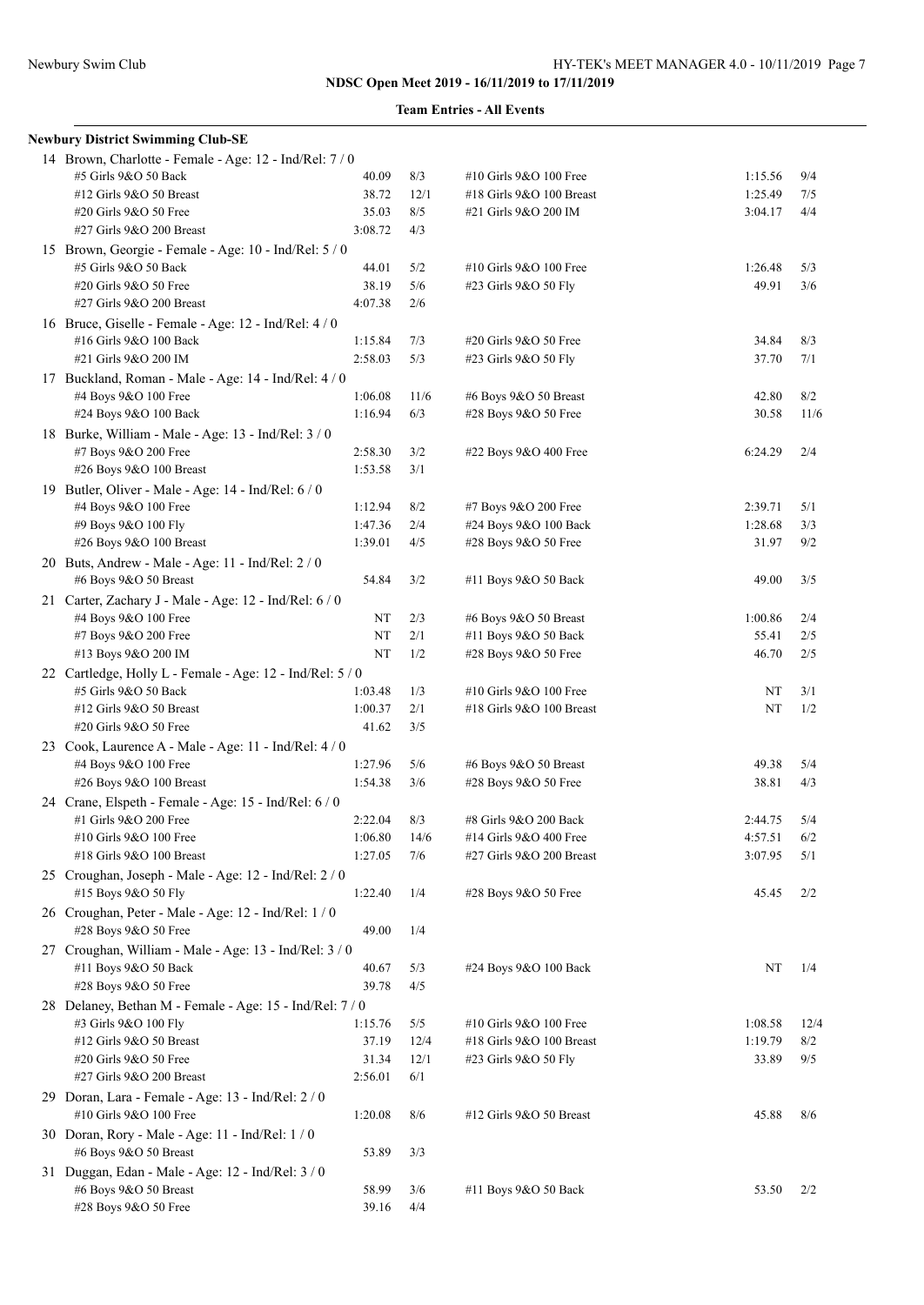| Newbury District Swimming Club-SE                                               |         |      |                          |         |      |
|---------------------------------------------------------------------------------|---------|------|--------------------------|---------|------|
| 32 Duggan, Seren - Female - Age: 12 - Ind/Rel: 3 / 0<br>#5 Girls 9&O 50 Back    | 43.20   | 6/5  | #10 Girls 9&O 100 Free   | NT      | 2/2  |
| #12 Girls 9&O 50 Breast                                                         | 52.89   | 4/4  |                          |         |      |
|                                                                                 |         |      |                          |         |      |
| 33 Edwards, Matilda - Female - Age: 11 - Ind/Rel: 2 / 0<br>#5 Girls 9&O 50 Back | 1:03.54 | 1/4  | #10 Girls 9&O 100 Free   | NT      | 1/3  |
| 34 Emberlin, Christopher - Male - Age: 12 - Ind/Rel: 5 / 0                      |         |      |                          |         |      |
| #2 Boys 9&O 200 Back                                                            | 2:32.03 | 5/2  | #7 Boys 9&O 200 Free     | 2:18.96 | 8/1  |
| #11 Boys 9&O 50 Back                                                            | 33.87   | 9/5  | #22 Boys 9&O 400 Free    | 4:53.33 | 5/2  |
| #24 Boys 9&O 100 Back                                                           | 1:10.02 | 7/2  |                          |         |      |
| 35 Emberlin, Lucy - Female - Age: 15 - Ind/Rel: 3 / 0                           |         |      |                          |         |      |
| #10 Girls 9&O 100 Free                                                          | 1:08.26 | 13/1 | #14 Girls 9&O 400 Free   | 5:04.11 | 6/6  |
| #20 Girls 9&O 50 Free                                                           | 31.71   | 11/5 |                          |         |      |
| 36 Fenner, Alexander T - Male - Age: 13 - Ind/Rel: 2 / 0                        |         |      |                          |         |      |
| #6 Boys 9&O 50 Breast                                                           | NT      | 1/3  | #28 Boys 9&O 50 Free     | 40.93   | 4/6  |
| 37 Fitch, Amos A - Male - Age: 10 - Ind/Rel: 4 / 0                              |         |      |                          |         |      |
| #4 Boys 9&O 100 Free                                                            | NT      | 1/3  | #6 Boys 9&O 50 Breast    | NT      | 1/5  |
| #11 Boys 9&O 50 Back                                                            | NT      | 1/3  | #28 Boys 9&O 50 Free     | NT      | 1/2  |
|                                                                                 |         |      |                          |         |      |
| 38 Fitch, Chris - Male - Age: 51 - Ind/Rel: 7 / 0                               |         |      |                          |         |      |
| #2 Boys 9&O 200 Back                                                            | 2:48.30 | 4/5  | #4 Boys 9&O 100 Free     | 1:11.33 | 10/6 |
| #7 Boys 9&O 200 Free                                                            | NT      | 2/5  | #9 Boys 9&O 100 Fly      | NT      | 2/5  |
| #22 Boys 9&O 400 Free                                                           | NT      | 1/2  | #24 Boys 9&O 100 Back    | 1:17.39 | 6/2  |
| #28 Boys 9&O 50 Free                                                            | 30.24   | 11/5 |                          |         |      |
| 39 Fitch, Martha - Female - Age: 12 - Ind/Rel: 7 / 0                            |         |      |                          |         |      |
| #1 Girls 9&O 200 Free                                                           | 3:14.24 | 3/1  | #5 Girls 9&O 50 Back     | 47.26   | 3/3  |
| #10 Girls 9&O 100 Free                                                          | 1:26.03 | 6/1  | #12 Girls 9&O 50 Breast  | 51.88   | 5/2  |
| #20 Girls 9&O 50 Free                                                           | 36.94   | 6/1  | #21 Girls 9&O 200 IM     | 3:35.34 | 2/2  |
| #23 Girls 9&O 50 Fly                                                            | 45.13   | 4/1  |                          |         |      |
| 40 Flower, Mia D - Female - Age: $12$ - Ind/Rel: $4/0$                          |         |      |                          |         |      |
| #5 Girls 9&O 50 Back                                                            | 42.71   | 7/6  | #10 Girls 9&O 100 Free   | NT      | 2/3  |
| #16 Girls 9&O 100 Back                                                          | NT      | 1/3  | #20 Girls 9&O 50 Free    | 36.88   | 6/5  |
| 41 Fortmuller, Olivia N - Female - Age: 13 - Ind/Rel: 2 / 0                     |         |      |                          |         |      |
| #5 Girls 9&O 50 Back                                                            | 44.96   | 5/1  | #20 Girls 9&O 50 Free    | 36.09   | 7/1  |
| 42 Fox, Izzy P - Female - Age: $12$ - Ind/Rel: $7/0$                            |         |      |                          |         |      |
| #3 Girls 9&O 100 Fly                                                            | 1:20.46 | 5/6  | #10 Girls 9&O 100 Free   | 1:11.81 | 11/2 |
| #12 Girls 9&O 50 Breast                                                         | 43.72   | 9/5  | #18 Girls 9&O 100 Breast | 1:36.83 | 4/3  |
| #20 Girls 9&O 50 Free                                                           | 31.75   | 11/1 | #21 Girls 9&O 200 IM     | 2:58.38 | 5/4  |
| #23 Girls 9&O 50 Fly                                                            | 34.52   | 9/6  |                          |         |      |
| 43 Fraser, Kirsten - Female - Age: 12 - Ind/Rel: 2 / 0                          |         |      |                          |         |      |
| #23 Girls 9&O 50 Fly                                                            | 34.88   | 8/3  | #25 Girls 9&O 200 Fly    | 2:57.34 | 2/4  |
| 44 Gardner Calle, Julia - Female - Age: 11 - Ind/Rel: 3 / 0                     |         |      |                          |         |      |
| #12 Girls 9&O 50 Breast                                                         | 52.42   | 5/6  | #18 Girls 9&O 100 Breast | 1:59.63 | 2/1  |
| #20 Girls 9&O 50 Free                                                           | 43.07   | 2/2  |                          |         |      |
| 45 Geater, Aaron R - Male - Age: 14 - Ind/Rel: 4 / 0                            |         |      |                          |         |      |
| #4 Boys 9&O 100 Free                                                            | 1:13.33 | 8/6  | #7 Boys 9&O 200 Free     | 2:39.49 | 5/2  |
| #11 Boys 9&O 50 Back                                                            | 42.06   | 5/1  | #22 Boys 9&O 400 Free    | 5:34.67 | 3/2  |
| 46 Goodman, Louise - Female - Age: 10 - Ind/Rel: 6/0                            |         |      |                          |         |      |
| #1 Girls 9&O 200 Free                                                           | 3:25.68 | 2/3  | #5 Girls 9&O 50 Back     | 46.64   | 4/6  |
| #10 Girls 9&O 100 Free                                                          | 1:29.73 | 5/5  | #12 Girls 9&O 50 Breast  | 53.92   | 4/1  |
| #14 Girls 9&O 400 Free                                                          | 7:04.58 | 2/1  | #20 Girls 9&O 50 Free    | 39.50   | 4/1  |
| 47 Grayson, Barnaby E - Male - Age: 10 - Ind/Rel: 6 / 0                         |         |      |                          |         |      |
| #4 Boys 9&O 100 Free                                                            | NT      | 2/2  | #6 Boys 9&O 50 Breast    | 1:01.73 | 2/2  |
| #11 Boys 9&O 50 Back                                                            | 50.63   | 3/6  | #13 Boys 9&O 200 IM      | NT      | 1/1  |
| #24 Boys 9&O 100 Back                                                           | NT      | 1/2  | #28 Boys 9&O 50 Free     | 43.84   | 3/5  |
|                                                                                 |         |      |                          |         |      |
| 48 Harrison, Rosie - Female - Age: 15 - Ind/Rel: 2 / 0                          |         |      |                          |         |      |
| #10 Girls 9&O 100 Free                                                          | 1:03.54 | 15/5 | #12 Girls 9&O 50 Breast  | 41.37   | 11/1 |
| 49 Holland, James - Male - Age: 13 - Ind/Rel: 6 / 0                             |         |      |                          |         |      |
| #4 Boys 9&O 100 Free                                                            | 1:17.88 | 7/1  | #6 Boys 9&O 50 Breast    | 46.76   | 6/4  |
| #7 Boys 9&O 200 Free                                                            | 2:41.57 | 5/6  | #11 Boys 9&O 50 Back     | 42.48   | 4/4  |
| #26 Boys 9&O 100 Breast                                                         | 1:39.92 | 4/1  | #28 Boys 9&O 50 Free     | 34.16   | 8/6  |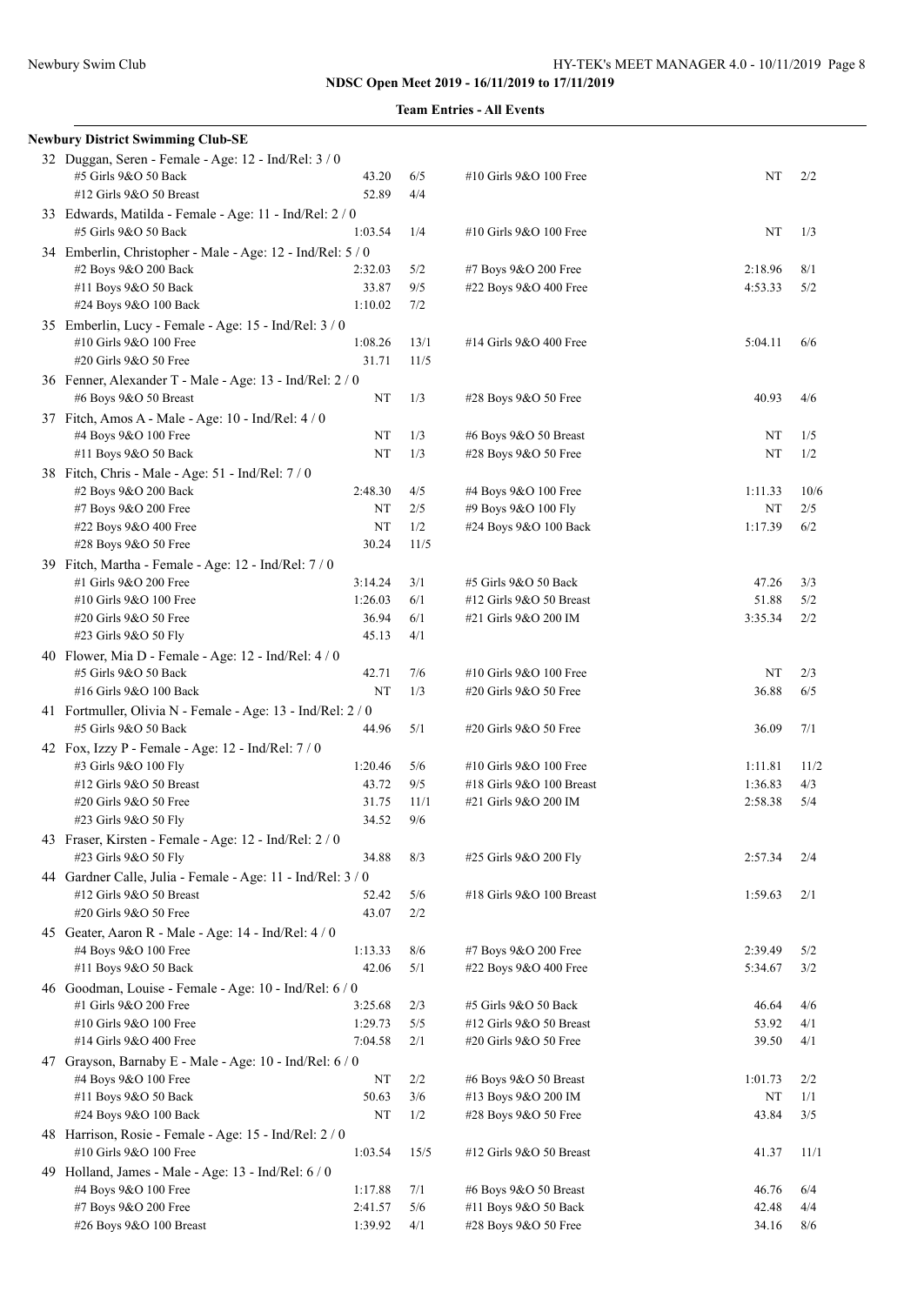| <b>Newbury District Swimming Club-SE</b>                         |         |      |                         |         |      |
|------------------------------------------------------------------|---------|------|-------------------------|---------|------|
| 50 Hood, Jonah - Male - Age: 14 - Ind/Rel: 5 / 0                 |         |      |                         |         |      |
| #4 Boys 9&O 100 Free                                             | 1:03.35 | 12/1 | #9 Boys 9&O 100 Fly     | 1:10.21 | 5/2  |
| #15 Boys 9&O 50 Fly                                              | 31.16   | 6/2  | #17 Boys 9&O 200 Fly    | 2:47.42 | 2/3  |
| #28 Boys 9&O 50 Free                                             | 28.82   | 12/2 |                         |         |      |
| 51 Humphreys, Georgia - Female - Age: 14 - Ind/Rel: 9 / 0        |         |      |                         |         |      |
| #1 Girls 9&O 200 Free                                            | 2:20.50 | 9/6  | #3 Girls 9&O 100 Fly    | 1:15.63 | 5/2  |
| #5 Girls 9&O 50 Back                                             | 32.30   | 12/4 | #8 Girls 9&O 200 Back   | 2:27.92 | 6/4  |
| #10 Girls 9&O 100 Free                                           | 1:05.18 | 14/4 | #16 Girls 9&O 100 Back  | 1:10.37 | 8/2  |
|                                                                  | 30.13   | 14/6 |                         | 2:41.35 | 8/1  |
| #20 Girls 9&O 50 Free                                            | 32.03   | 10/2 | #21 Girls 9&O 200 IM    |         |      |
| #23 Girls 9&O 50 Fly                                             |         |      |                         |         |      |
| 52 Johnson, Morgan - Male - Age: 13 - Ind/Rel: 2/0               |         |      |                         |         |      |
| #4 Boys 9&O 100 Free                                             | 1:15.59 | 7/4  | #9 Boys 9&O 100 Fly     | 1:32.82 | 3/6  |
| 53 Johnson-Booth, Felicity J - Female - Age: 12 - Ind/Rel: 3 / 0 |         |      |                         |         |      |
| #5 Girls 9&O 50 Back                                             | 49.05   | 3/1  | #12 Girls 9&O 50 Breast | 55.00   | 3/2  |
| #20 Girls 9&O 50 Free                                            | 40.82   | 3/2  |                         |         |      |
| 54 Kestell-Cornish, Livy E - Female - Age: 11 - Ind/Rel: 4 / 0   |         |      |                         |         |      |
| #5 Girls 9&O 50 Back                                             | 48.71   | 3/5  | #10 Girls 9&O 100 Free  | 1:33.25 | 4/1  |
| #12 Girls 9&O 50 Breast                                          | 58.03   | 2/2  | #20 Girls 9&O 50 Free   | 40.20   | 3/3  |
| 55 Lau, Bryan H - Male - Age: 10 - Ind/Rel: 7 / 0                |         |      |                         |         |      |
| #4 Boys 9&O 100 Free                                             | 1:19.40 | 6/2  | #6 Boys 9&O 50 Breast   | 44.12   | 7/5  |
| #11 Boys 9&O 50 Back                                             | 40.50   | 6/6  | #15 Boys 9&O 50 Fly     | 39.52   | 4/6  |
| #24 Boys 9&O 100 Back                                            | 1:27.80 | 4/6  | #26 Boys 9&O 100 Breast | 1:38.08 | 4/4  |
| #28 Boys 9&O 50 Free                                             | 33.63   | 8/1  |                         |         |      |
| 56 Leach, Daniel - Male - Age: 10 - Ind/Rel: 6 / 0               |         |      |                         |         |      |
| #4 Boys 9&O 100 Free                                             | 1:25.93 | 5/1  | #6 Boys 9&O 50 Breast   | 51.50   | 4/3  |
| #11 Boys 9&O 50 Back                                             | 45.72   | 3/4  | #13 Boys 9&O 200 IM     | 3:34.81 | 2/4  |
| #15 Boys 9&O 50 Fly                                              | 39.30   | 4/1  | #28 Boys 9&O 50 Free    | 37.20   | 5/3  |
|                                                                  |         |      |                         |         |      |
| 57 Leach, Jamie - Male - Age: 12 - Ind/Rel: 11 / 0               |         |      |                         |         |      |
| #4 Boys 9&O 100 Free                                             | 1:03.39 | 12/6 | #6 Boys 9&O 50 Breast   | 37.54   | 10/2 |
| #7 Boys 9&O 200 Free                                             | 2:32.73 | 7/6  | #9 Boys 9&O 100 Fly     | 1:24.74 | 4/6  |
| #11 Boys 9&O 50 Back                                             | 35.18   | 8/3  | #13 Boys 9&O 200 IM     | 2:49.85 | 5/5  |
| #15 Boys 9&O 50 Fly                                              | 33.81   | 5/3  | #19 Boys 9&O 200 Breast | 3:12.07 | 3/3  |
| #22 Boys 9&O 400 Free                                            | 5:10.25 | 4/4  | #24 Boys 9&O 100 Back   | 1:25.56 | 4/5  |
| #28 Boys 9&O 50 Free                                             | 28.94   | 12/5 |                         |         |      |
| 58 Magliulo, Adriana - Female - Age: 11 - Ind/Rel: 3 / 0         |         |      |                         |         |      |
| #1 Girls 9&O 200 Free                                            | NT      | 2/1  | #5 Girls 9&O 50 Back    | 45.14   | 4/3  |
| #12 Girls 9&O 50 Breast                                          | 56.56   | 3/1  |                         |         |      |
| 59 Magliulo, Elli - Female - Age: 12 - Ind/Rel: 3 / 0            |         |      |                         |         |      |
| #3 Girls 9&O 100 Fly                                             | 1:34.32 | 2/4  | #10 Girls 9&O 100 Free  | NT      | 3/6  |
| #12 Girls 9&O 50 Breast                                          | 57.69   | 2/3  |                         |         |      |
| 60 Marshall, Caitlin M - Female - Age: 12 - Ind/Rel: 10 / 0      |         |      |                         |         |      |
| #1 Girls 9&O 200 Free                                            | 3:02.24 | 3/3  | #5 Girls 9&O 50 Back    | 43.91   | 5/4  |
| #8 Girls 9&O 200 Back                                            | 3:42.17 | 2/5  | #10 Girls 9&O 100 Free  | 1:26.81 | 5/4  |
| #12 Girls 9&O 50 Breast                                          | 54.78   | 3/4  | #16 Girls 9&O 100 Back  | 1:33.94 | 4/5  |
| #18 Girls 9&O 100 Breast                                         | 1:53.17 | 3/6  | #20 Girls 9&O 50 Free   | 36.50   | 6/4  |
| #21 Girls 9&O 200 IM                                             | 3:23.64 | 2/3  | #23 Girls 9&O 50 Fly    | 42.82   | 4/2  |
| 61 Matthews, Imogen - Female - Age: $15$ - Ind/Rel: $5/0$        |         |      |                         |         |      |
| #1 Girls 9&O 200 Free                                            | 2:31.19 | 7/2  | #3 Girls 9&O 100 Fly    | 1:12.42 | 5/4  |
| #10 Girls 9&O 100 Free                                           | 1:08.39 | 13/6 | #23 Girls 9&O 50 Fly    | 32.66   | 10/6 |
| #25 Girls 9&O 200 Fly                                            | 2:45.76 | 2/3  |                         |         |      |
| 62 McClellan, Holly G - Female - Age: 10 - Ind/Rel: 1/0          |         |      |                         |         |      |
|                                                                  |         |      |                         |         |      |
| #23 Girls 9&O 50 Fly                                             | 1:00.56 | 1/2  |                         |         |      |
| 63 McGowan, Lena - Female - Age: 13 - Ind/Rel: 8 / 0             |         |      |                         |         |      |
| #1 Girls 9&O 200 Free                                            | 2:28.16 | 7/4  | #5 Girls 9&O 50 Back    | 36.39   | 11/4 |
| #8 Girls 9&O 200 Back                                            | 2:50.40 | 5/5  | #10 Girls 9&O 100 Free  | 1:06.98 | 13/3 |
| #16 Girls 9&O 100 Back                                           | 1:18.41 | 7/5  | #20 Girls 9&O 50 Free   | 30.85   | 12/3 |
| #21 Girls 9&O 200 IM                                             | 3:01.53 | 5/5  | #23 Girls 9&O 50 Fly    | 36.37   | 8/6  |
| 64 Miller, Harvey - Male - Age: 15 - Ind/Rel: 3 / 0              |         |      |                         |         |      |
| #22 Boys 9&O 400 Free                                            | 5:03.98 | 5/6  | #24 Boys 9&O 100 Back   | 1:20.96 | 5/1  |
| #28 Boys 9&O 50 Free                                             | 32.19   | 9/5  |                         |         |      |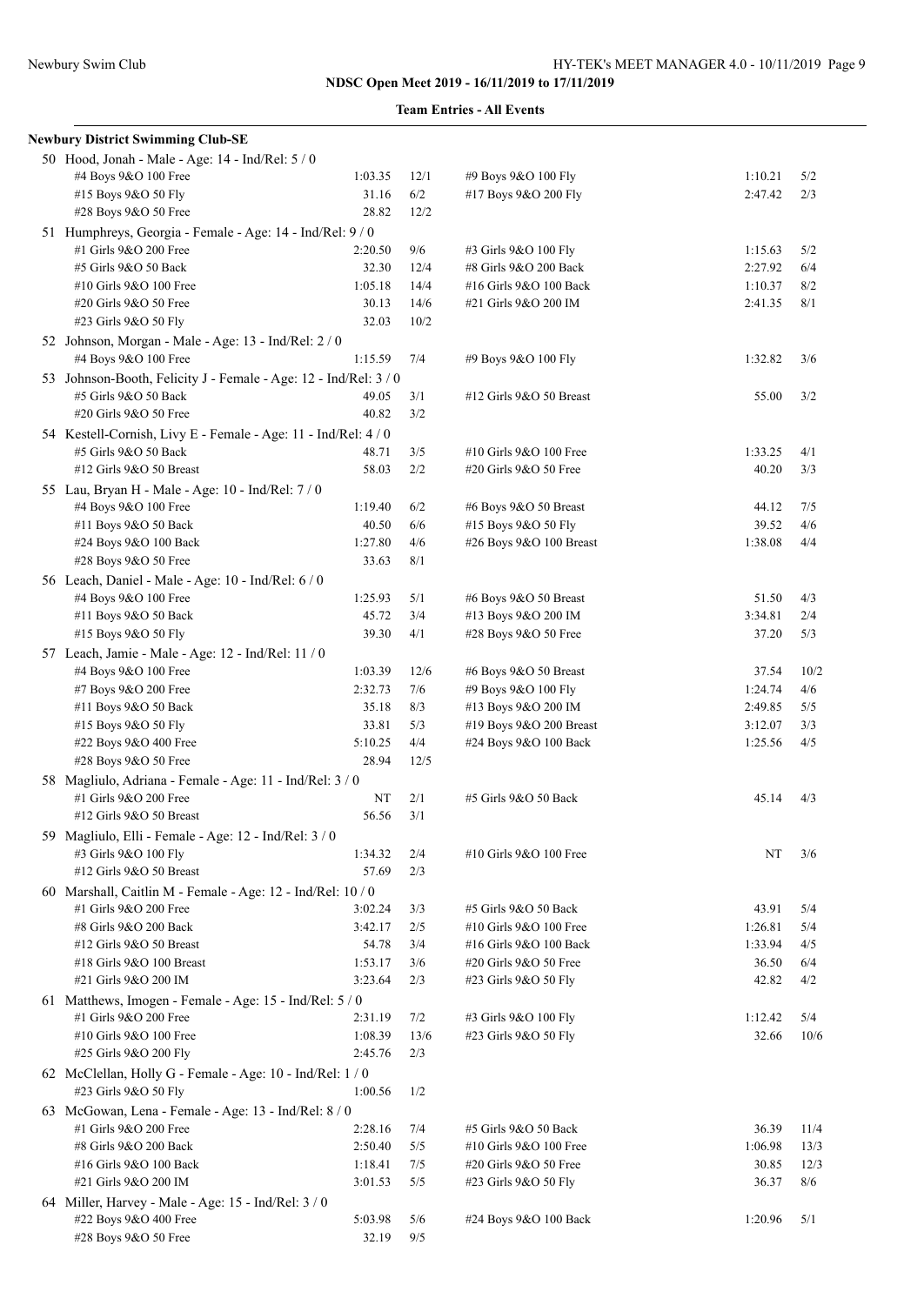|  | <b>Team Entries - All Events</b> |  |  |
|--|----------------------------------|--|--|
|--|----------------------------------|--|--|

| <b>Newbury District Swimming Club-SE</b>                        |         |      |                          |         |      |
|-----------------------------------------------------------------|---------|------|--------------------------|---------|------|
| 65 Muir, Olive - Female - Age: 10 - Ind/Rel: $5/0$              |         |      |                          |         |      |
| #10 Girls 9&O 100 Free                                          | 1:30.57 | 5/6  | #12 Girls 9&O 50 Breast  | 50.73   | 5/4  |
| #16 Girls 9&O 100 Back                                          | 1:38.11 | 3/1  | #18 Girls 9&O 100 Breast | 1:53.84 | 2/3  |
| #20 Girls 9&O 50 Free                                           | 38.69   | 4/4  |                          |         |      |
| 66 Narayanan, Yuvaa S - Male - Age: 12 - Ind/Rel: 5 / 0         |         |      |                          |         |      |
| #4 Boys 9&O 100 Free                                            | 1:29.13 | 4/4  | #6 Boys 9&O 50 Breast    | 51.00   | 5/5  |
| #11 Boys 9&O 50 Back                                            | 44.11   | 4/6  | #15 Boys 9&O 50 Fly      | NT      | 1/5  |
| #28 Boys 9&O 50 Free                                            | 35.37   | 7/5  |                          |         |      |
| 67 Nowell, Laura - Female - Age: 13 - Ind/Rel: 9 / 0            |         |      |                          |         |      |
| #1 Girls 9&O 200 Free                                           | 2:27.88 | 8/6  | #3 Girls 9&O 100 Fly     | 1:25.18 | 4/5  |
| #5 Girls 9&O 50 Back                                            | 34.63   | 12/2 | #8 Girls 9&O 200 Back    | 2:41.71 | 5/3  |
| #10 Girls 9&O 100 Free                                          | 1:04.69 | 14/3 | #16 Girls 9&O 100 Back   | 1:13.13 | 8/5  |
| #20 Girls 9&O 50 Free                                           | 30.17   | 13/3 | #21 Girls 9&O 200 IM     | 2:46.61 | 7/2  |
| #23 Girls 9&O 50 Fly                                            | 33.68   | 9/2  |                          |         |      |
| 68 Oxley, William - Male - Age: 15 - Ind/Rel: 1 / 0             |         |      |                          |         |      |
| #4 Boys 9&O 100 Free                                            | 59.96   | 12/5 |                          |         |      |
| 69 Papadopoulou, Athanasia - Female - Age: 9 - Ind/Rel: 2 / 0   |         |      |                          |         |      |
| #5 Girls 9&O 50 Back                                            | 51.30   | 2/3  | #10 Girls 9&O 100 Free   | NT      | 1/2  |
| 70 Papadopoulou, Chrysanthi - Female - Age: 10 - Ind/Rel: 3 / 0 |         |      |                          |         |      |
| #1 Girls 9&O 200 Free                                           |         | 1/1  |                          | 46.50   |      |
|                                                                 | NT      |      | #5 Girls 9&O 50 Back     |         | 4/1  |
| #10 Girls 9&O 100 Free                                          | 1:30.38 | 5/1  |                          |         |      |
| 71 Patterson, Anna - Female - Age: 12 - Ind/Rel: 3 / 0          |         |      |                          |         |      |
| #1 Girls 9&O 200 Free                                           | 2:40.28 | 5/3  | #10 Girls 9&O 100 Free   | 1:16.06 | 9/2  |
| #14 Girls 9&O 400 Free                                          | 5:25.50 | 5/2  |                          |         |      |
| 72 Patterson, Oliver - Male - Age: 9 - Ind/Rel: 2 / 0           |         |      |                          |         |      |
| #4 Boys 9&O 100 Free                                            | NT      | 1/2  | #6 Boys 9&O 50 Breast    | NT      | 1/6  |
| 73 Paul, Kamran - Male - Age: 12 - Ind/Rel: 3 / 0               |         |      |                          |         |      |
| #4 Boys 9&O 100 Free                                            | 1:18.75 | 7/6  | #7 Boys 9&O 200 Free     | 2:50.84 | 4/1  |
| #11 Boys 9&O 50 Back                                            | 42.42   | 4/3  |                          |         |      |
| 74 Paul, Rohan - Male - Age: 14 - Ind/Rel: 5 / 0                |         |      |                          |         |      |
| #4 Boys 9&O 100 Free                                            | 1:18.92 | 6/3  | #6 Boys 9&O 50 Breast    | 38.13   | 10/5 |
| #7 Boys 9&O 200 Free                                            | 2:50.30 | 4/2  | #15 Boys 9&O 50 Fly      | 37.56   | 4/2  |
| #19 Boys 9&O 200 Breast                                         | 3:08.13 | 4/6  |                          |         |      |
| 75 Peters, Alice - Female - Age: 13 - Ind/Rel: 5 / 0            |         |      |                          |         |      |
| #1 Girls 9&O 200 Free                                           | 2:26.56 | 8/1  | #5 Girls 9&O 50 Back     | 38.55   | 10/6 |
| #10 Girls 9&O 100 Free                                          | 1:08.69 | 12/2 | #14 Girls 9&O 400 Free   | 5:24.43 | 5/4  |
| #20 Girls 9&O 50 Free                                           | 31.97   | 11/6 |                          |         |      |
| 76 Quesada-Getgood, Izzy - Female - Age: 14 - Ind/Rel: 5 / 0    |         |      |                          |         |      |
| #1 Girls 9&O 200 Free                                           | 2:36.28 | 6/3  | #10 Girls 9&O 100 Free   | 1:09.81 | 12/1 |
| #12 Girls 9&O 50 Breast                                         | 40.13   | 11/4 | #18 Girls 9&O 100 Breast | 1:29.60 | 6/5  |
| #20 Girls 9&O 50 Free                                           | 32.19   | 10/4 |                          |         |      |
| 77 Quesada-Getgood, Lucy - Female - Age: 16 - Ind/Rel: 4 / 0    |         |      |                          |         |      |
| #5 Girls 9&O 50 Back                                            | 32.00   | 12/3 | #8 Girls 9&O 200 Back    | 2:29.08 | 6/5  |
| #10 Girls 9&O 100 Free                                          | 1:05.20 | 14/2 | #12 Girls 9&O 50 Breast  | 41.07   | 11/5 |
| 78 Richardson, Robert - Male - Age: 13 - Ind/Rel: 3 / 0         |         |      |                          |         |      |
| #24 Boys 9&O 100 Back                                           | 1:30.25 | 3/2  | #26 Boys 9&O 100 Breast  | 1:38.42 | 4/2  |
| #28 Boys 9&O 50 Free                                            | 39.43   | 4/2  |                          |         |      |
|                                                                 |         |      |                          |         |      |
| 79 Robinson, Maxwell J - Male - Age: 10 - Ind/Rel: 4 / 0        |         | 1/6  |                          | 1:07.21 | 1/3  |
| #13 Boys 9&O 200 IM                                             | NT      |      | #15 Boys 9&O 50 Fly      |         |      |
| #24 Boys 9&O 100 Back                                           | NT      | 1/5  | #28 Boys 9&O 50 Free     | 46.81   | 2/1  |
| 80 Russell, Amy - Female - Age: 15 - Ind/Rel: 2 / 0             |         |      |                          |         |      |
| #12 Girls 9&O 50 Breast                                         | 48.48   | 7/1  | #20 Girls 9&O 50 Free    | 39.91   | 4/6  |
| 81 Shanahan, Aoife - Female - Age: 12 - Ind/Rel: 9 / 0          |         |      |                          |         |      |
| #3 Girls 9&O 100 Fly                                            | 1:28.96 | 3/5  | #5 Girls 9&O 50 Back     | 36.66   | 11/2 |
| #10 Girls 9&O 100 Free                                          | 1:12.68 | 11/6 | #12 Girls 9&O 50 Breast  | 45.18   | 8/2  |
| #16 Girls 9&O 100 Back                                          | 1:19.08 | 6/3  | #18 Girls 9&O 100 Breast | 1:36.84 | 4/4  |
| #20 Girls 9&O 50 Free                                           | 33.39   | 9/3  | #23 Girls 9&O 50 Fly     | 36.74   | 7/4  |
| #25 Girls 9&O 200 Fly                                           | 3:24.81 | 1/2  |                          |         |      |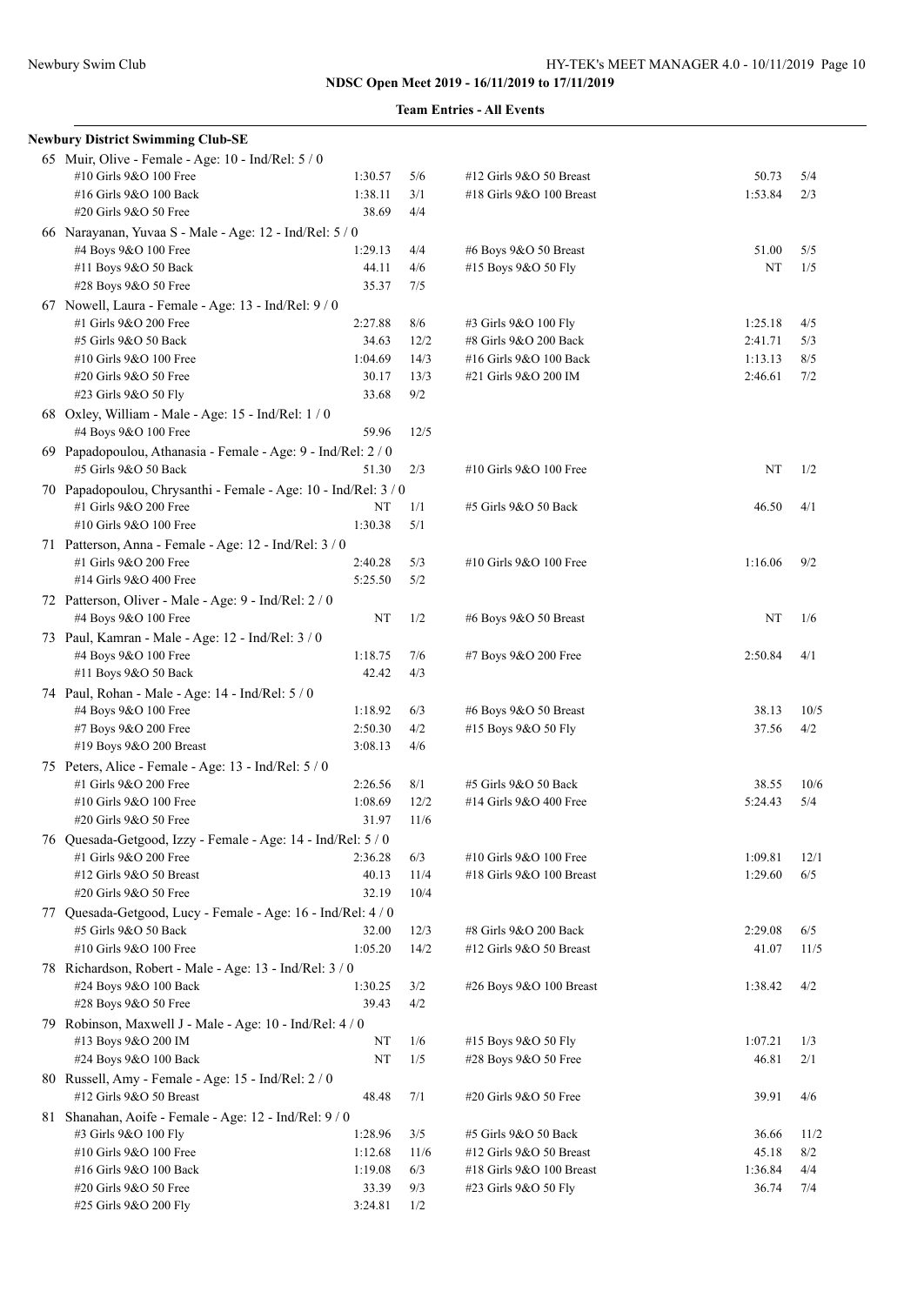<u> 1980 - Johann Barbara, martxa amerikan per</u>

|  | <b>Team Entries - All Events</b> |  |  |
|--|----------------------------------|--|--|
|--|----------------------------------|--|--|

|    | <b>Newbury District Swimming Club-SE</b>                   |                  |      |                          |         |      |
|----|------------------------------------------------------------|------------------|------|--------------------------|---------|------|
|    | 82 Shanahan, Archie - Male - Age: 14 - Ind/Rel: 9 / 0      |                  |      |                          |         |      |
|    | #4 Boys 9&O 100 Free                                       | 1:03.69          | 11/4 | #6 Boys 9&O 50 Breast    | 39.42   | 9/3  |
|    | #7 Boys 9&O 200 Free                                       | 2:18.05          | 8/5  | #11 Boys 9&O 50 Back     | 37.19   | 7/3  |
|    | #15 Boys 9&O 50 Fly                                        | 35.92            | 5/2  | #19 Boys 9&O 200 Breast  | 2:56.40 | 4/2  |
|    | #22 Boys 9&O 400 Free                                      | 4:49.75          | 5/3  | #26 Boys 9&O 100 Breast  | 1:22.28 | 6/5  |
|    | #28 Boys 9&O 50 Free                                       | 30.63            | 10/4 |                          |         |      |
|    | 83 Sharp, Halley - Female - Age: 14 - Ind/Rel: 9 / 0       |                  |      |                          |         |      |
|    | #1 Girls 9&O 200 Free                                      | 3:00.25          | 4/1  | #5 Girls 9&O 50 Back     | 39.63   | 9/6  |
|    | #8 Girls 9&O 200 Back                                      | 3:12.98          | 4/6  | #10 Girls 9&O 100 Free   | 1:17.57 | 9/6  |
|    | #12 Girls 9&O 50 Breast                                    | 48.43            | 7/5  | #16 Girls 9&O 100 Back   | 1:27.19 | 5/2  |
|    | #18 Girls 9&O 100 Breast                                   | 1:45.81          | 3/3  | #20 Girls 9&O 50 Free    | 33.04   | 10/6 |
|    | #21 Girls 9&O 200 IM                                       | NT               | 2/1  |                          |         |      |
|    | 84 Shore, Rory - Male - Age: 12 - Ind/Rel: 7 / 0           |                  |      |                          |         |      |
|    | #13 Boys 9&O 200 IM                                        | 3:42.57          | 2/2  | #15 Boys 9&O 50 Fly      | 48.17   | 3/6  |
|    | #19 Boys 9&O 200 Breast                                    | NT               | 1/1  | #22 Boys 9&O 400 Free    | 6:41.80 | 2/1  |
|    | #24 Boys 9&O 100 Back                                      | 1:39.15          | 2/1  | #26 Boys 9&O 100 Breast  | 1:54.79 | 2/3  |
|    | #28 Boys 9&O 50 Free                                       | 36.89            | 6/5  |                          |         |      |
|    | 85 Sparks, Hope L - Female - Age: 10 - Ind/Rel: 5 / 0      |                  |      |                          |         |      |
|    | #5 Girls 9&O 50 Back                                       | 45.76            | 4/2  | #12 Girls 9&O 50 Breast  | 54.01   | 4/6  |
|    | #16 Girls 9&O 100 Back                                     | NT               | 1/2  | #18 Girls 9&O 100 Breast | 2:11.53 | 1/4  |
|    | #20 Girls 9&O 50 Free                                      | 40.49            | 3/4  |                          |         |      |
|    |                                                            |                  |      |                          |         |      |
|    | 86 Street, Katie - Female - Age: 13 - Ind/Rel: 6 / 0       | 3:09.64          |      |                          | 43.82   |      |
|    | #1 Girls 9&O 200 Free<br>#16 Girls 9&O 100 Back            | 1:44.93          | 3/5  | #5 Girls 9&O 50 Back     |         | 6/6  |
|    |                                                            |                  | 2/5  | #18 Girls 9&O 100 Breast | 1:58.24 | 2/2  |
|    | #20 Girls 9&O 50 Free                                      | 37.68            | 5/2  | #27 Girls 9&O 200 Breast | 3:55.00 | 2/2  |
|    | 87 Sztabinska, Natalia - Female - Age: 12 - Ind/Rel: 6 / 0 |                  |      |                          |         |      |
|    | #1 Girls 9&O 200 Free                                      | NT               | 2/5  | #10 Girls 9&O 100 Free   | NT      | 2/4  |
|    | #12 Girls 9&O 50 Breast                                    | 50.61            | 5/3  | #18 Girls 9&O 100 Breast | 1:49.62 | 3/1  |
|    | #20 Girls 9&O 50 Free                                      | 36.35            | 7/6  | #23 Girls 9&O 50 Fly     | 47.40   | 3/2  |
|    | 88 Thrussell, Felix - Male - Age: 14 - Ind/Rel: 9 / 0      |                  |      |                          |         |      |
|    | #4 Boys 9&O 100 Free                                       | 1:04.27          | 11/2 | #6 Boys 9&O 50 Breast    | 38.75   | 10/1 |
|    | #7 Boys 9&O 200 Free                                       | 2:20.31          | 7/3  | #9 Boys 9&O 100 Fly      | 1:15.95 | 4/3  |
|    | #11 Boys 9&O 50 Back                                       | 36.81            | 8/5  | #22 Boys 9&O 400 Free    | 4:59.46 | 5/1  |
|    | #24 Boys 9&O 100 Back                                      | 1:18.29          | 6/5  | #26 Boys 9&O 100 Breast  | 1:25.81 | 6/6  |
|    | #28 Boys 9&O 50 Free                                       | 29.82            | 11/2 |                          |         |      |
|    | 89 Tolia, Mahi - Female - Age: 10 - Ind/Rel: 1 / 0         |                  |      |                          |         |      |
|    | #20 Girls 9&O 50 Free                                      | 53.39            | 1/2  |                          |         |      |
| 90 | Tuite, Olivia M - Female - Age: 10 - Ind/Rel: 7 / 0        |                  |      |                          |         |      |
|    | #5 Girls 9&O 50 Back                                       | 47.88            | 3/4  | #12 Girls 9&O 50 Breast  | 52.25   | 5/5  |
|    | #16 Girls 9&O 100 Back                                     | 1:41.26          | 2/4  | #18 Girls 9&O 100 Breast | 1:54.97 | 2/4  |
|    | #20 Girls 9&O 50 Free                                      | 42.22            | 2/3  | #23 Girls 9&O 50 Fly     | 59.79   | 1/4  |
|    | #27 Girls 9&O 200 Breast                                   | NT               | 1/6  |                          |         |      |
|    | 91 Turner, Maisy W - Female - Age: 12 - Ind/Rel: 3 / 0     |                  |      |                          |         |      |
|    | #5 Girls 9&O 50 Back                                       | NT               | 1/2  | #10 Girls 9&O 100 Free   | NT      | 2/5  |
|    | #12 Girls 9&O 50 Breast                                    | NT               | 1/2  |                          |         |      |
|    | 92 Varney, Megan - Female - Age: 13 - Ind/Rel: 3 / 0       |                  |      |                          |         |      |
|    | #1 Girls 9&O 200 Free                                      | 3:16.96          | 3/6  | #3 Girls 9&O 100 Fly     | NT      | 2/1  |
|    | #5 Girls 9&O 50 Back                                       | 41.82            | 7/4  |                          |         |      |
|    | 93 Vicaria, Luca - Male - Age: 17 - Ind/Rel: $1/0$         |                  |      |                          |         |      |
|    | #9 Boys 9&O 100 Fly                                        | 1:04.77          | 5/3  |                          |         |      |
|    | 94 Wade, Eloise F - Female - Age: 13 - Ind/Rel: 7/0        |                  |      |                          |         |      |
|    | #1 Girls 9&O 200 Free                                      | 2:25.37          | 8/5  | #10 Girls 9&O 100 Free   | 1:06.21 | 14/1 |
|    | #12 Girls 9&O 50 Breast                                    | 36.58            | 12/3 | #18 Girls 9&O 100 Breast | 1:20.77 | 8/6  |
|    | #20 Girls 9&O 50 Free                                      | 29.83            | 14/5 | #23 Girls 9&O 50 Fly     | 32.09   | 10/5 |
|    | #27 Girls 9&O 200 Breast                                   | 3:00.02          | 5/4  |                          |         |      |
|    |                                                            |                  |      |                          |         |      |
|    | 95 Wade, Grace - Female - Age: 11 - Ind/Rel: 5 / 0         |                  |      | #10 Girls 9&O 100 Free   |         |      |
|    | #5 Girls 9&O 50 Back                                       | 39.52            | 9/1  |                          | 1:20.04 | 8/1  |
|    | #12 Girls 9&O 50 Breast                                    | 45.26<br>3:33.75 | 8/5  | #20 Girls 9&O 50 Free    | 34.50   | 9/1  |
|    | #27 Girls 9&O 200 Breast                                   |                  | 3/5  |                          |         |      |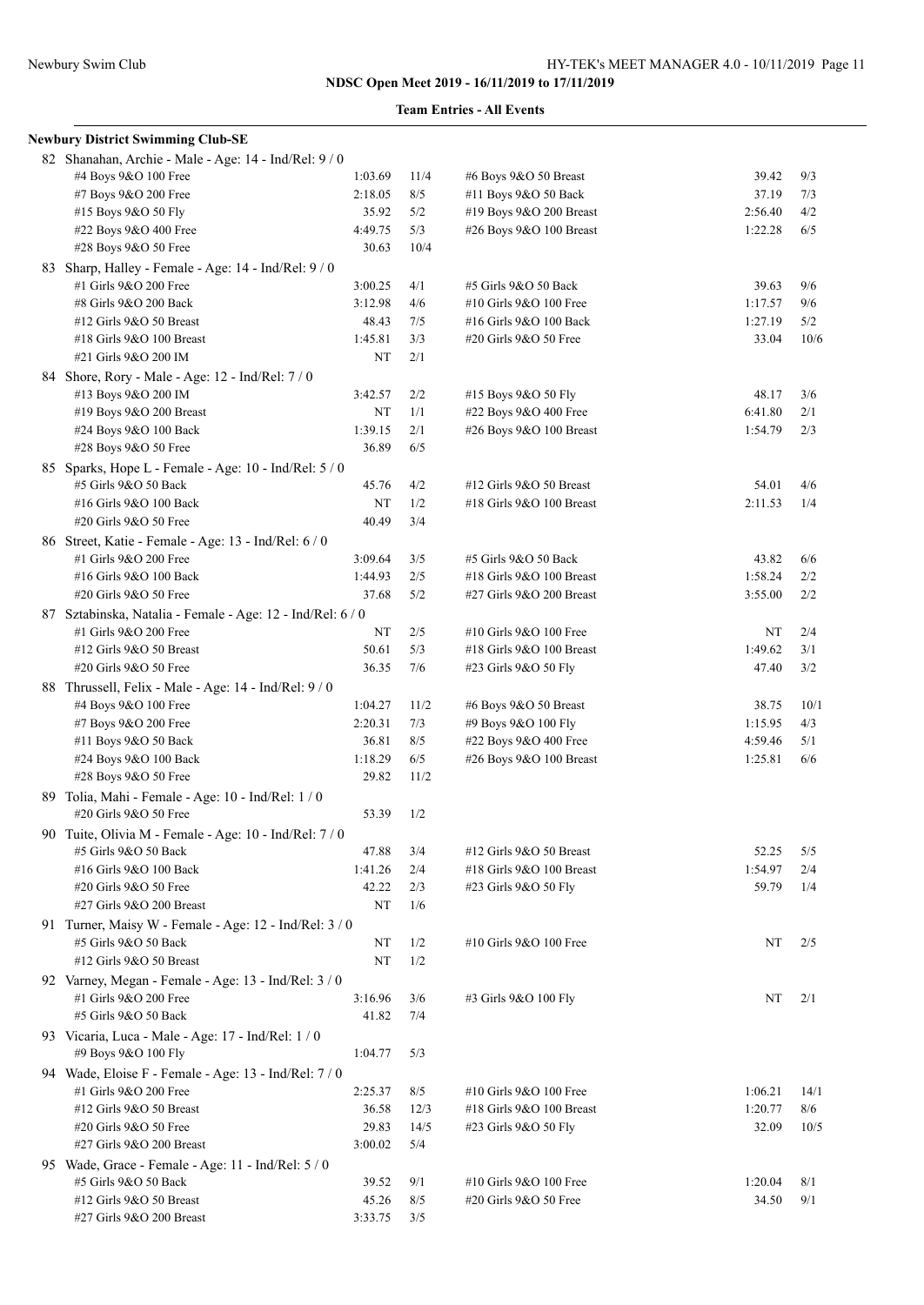| <b>Team Entries - All Events</b> |  |
|----------------------------------|--|
|----------------------------------|--|

|     | <b>Newbury District Swimming Club-SE</b>                                                    |         |      |                            |         |      |
|-----|---------------------------------------------------------------------------------------------|---------|------|----------------------------|---------|------|
| 96. | Wallis, Viv - Female - Age: $16$ - Ind/Rel: $5/0$                                           |         |      |                            |         |      |
|     | #10 Girls 9&O 100 Free                                                                      | 1:08.50 | 12/3 | #12 Girls $9&O 50$ Breast  | 37.20   | 12/2 |
|     | $\#18$ Girls 9&O 100 Breast                                                                 | 1:20.28 | 8/5  | $\#20$ Girls $9&O$ 50 Free | 30.38   | 13/2 |
|     | $#27$ Girls $9&O$ 200 Breast                                                                | 2:53.45 | 6/4  |                            |         |      |
| 97. | Westbury, Emily - Female - Age: $12$ - Ind/Rel: $7/0$                                       |         |      |                            |         |      |
|     | #3 Girls 9&O 100 Fly                                                                        | NT      | 1/3  | $\#$ 5 Girls 9&O 50 Back   | 40.75   | 8/1  |
|     | $\#10$ Girls 9&O 100 Free                                                                   | 1:18.88 | 8/4  | #16 Girls 9&O 100 Back     | 1:26.72 | 5/4  |
|     | $\#20$ Girls 9&O 50 Free                                                                    | 35.63   | 8/6  | #21 Girls 9&O 200 IM       | 3:20.90 | 3/2  |
|     | #23 Girls 9&O 50 Fly                                                                        | 39.68   | 5/3  |                            |         |      |
| 98  | Wigmore, Grace E - Female - Age: $10$ - Ind/Rel: $4/0$                                      |         |      |                            |         |      |
|     | #5 Girls 9&O 50 Back                                                                        | 58.44   | 2/6  | #10 Girls 9&O 100 Free     | NT      | 1/4  |
|     | $\#20$ Girls 9&O 50 Free                                                                    | 46.94   | 1/4  | #23 Girls 9&O 50 Fly       | 58.47   | 1/3  |
|     | Total Individual Entries: 470 - Total Relays: 0<br><b>Newbury District Swimming Club-SE</b> |         |      |                            |         |      |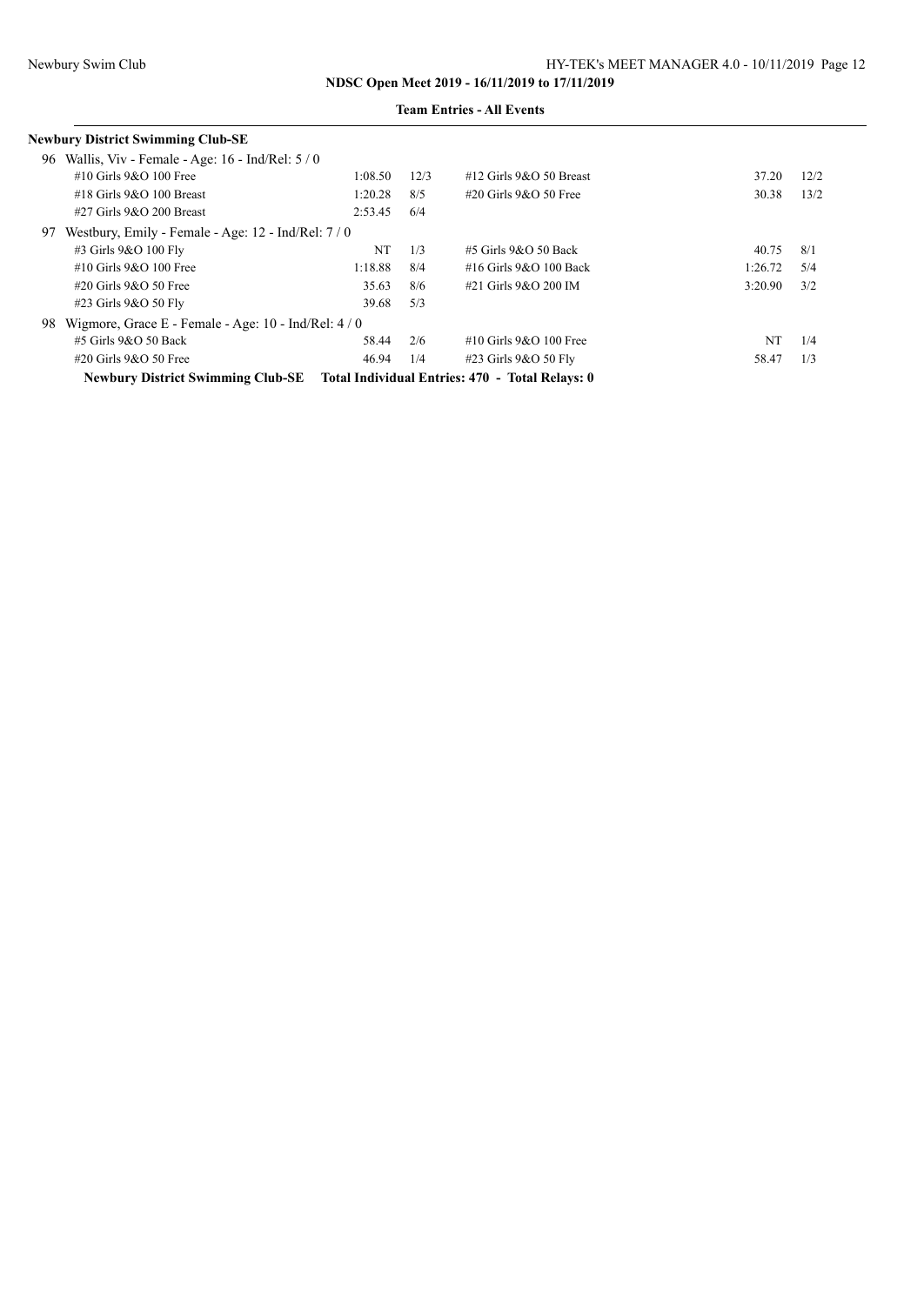| <b>Rushmoor Royals Swimming Club</b>                     |                  |            |                          |                    |            |
|----------------------------------------------------------|------------------|------------|--------------------------|--------------------|------------|
| 1 Barnard, Thomas - Male - Age: 11 - Ind/Rel: 1 / 0      |                  |            |                          |                    |            |
| #26 Boys 9&O 100 Breast                                  | NT               | 1/2        |                          |                    |            |
| 2 Buckingham, Luke - Male - Age: 13 - Ind/Rel: 7 / 0     |                  |            |                          |                    |            |
| #4 Boys 9&O 100 Free                                     | 1:24.50          | 5/4        | #6 Boys 9&O 50 Breast    | 41.80              | 8/3        |
| #11 Boys 9&O 50 Back                                     | 41.20            | 5/2        | #15 Boys 9&O 50 Fly      | 44.40              | 3/1        |
| #19 Boys 9&O 200 Breast                                  | 3:17.90<br>36.10 | 3/4<br>6/4 | #26 Boys 9&O 100 Breast  | 1:31.40            | 5/4        |
| #28 Boys 9&O 50 Free                                     |                  |            |                          |                    |            |
| 3 Burrows, Phoebe - Female - Age: 11 - Ind/Rel: 3 / 0    |                  |            |                          |                    |            |
| #1 Girls 9&O 200 Free                                    | NT               | 1/4        | #6 Boys 9&O 50 Breast    | NT                 | 1/4        |
| #10 Girls 9&O 100 Free                                   | 1:43.50          | 3/4        |                          |                    |            |
| 4 Byrne, Guy - Male - Age: 11 - Ind/Rel: 3 / 0           |                  |            |                          |                    |            |
| #13 Boys 9&O 200 IM                                      | 3:43.30          | 2/1        | #15 Boys 9&O 50 Fly      | 48.70              | 2/2        |
| #19 Boys 9&O 200 Breast                                  | 3:58.60          | 2/1        |                          |                    |            |
| 5 Channing, Cayden - Male - Age: 12 - Ind/Rel: 2 / 0     |                  |            |                          |                    |            |
| #2 Boys 9&O 200 Back                                     | NT               | 1/4        | #7 Boys 9&O 200 Free     | 2:58.60            | 3/5        |
| 6 Edge, Joshua - Male - Age: $10$ - Ind/Rel: $4/0$       |                  |            |                          |                    |            |
| #7 Boys 9&O 200 Free                                     | 3:37.80          | 2/2        | #11 Boys 9&O 50 Back     | 46.20              | 3/2        |
| #13 Boys 9&O 200 IM                                      | NT               | 1/5        | #15 Boys 9&O 50 Fly      | 50.20              | 2/5        |
| 7 Fangli, Anet - Female - Age: 10 - Ind/Rel: 9 / 0       |                  |            |                          |                    |            |
| #1 Girls 9&O 200 Free                                    | NT               | 1/5        | #5 Girls 9&O 50 Back     | 42.60              | 7/5        |
| #10 Girls 9&O 100 Free                                   | 1:26.10          | 6/6        | #12 Girls 9&O 50 Breast  | 49.30              | 6/4        |
| #14 Girls 9&O 400 Free                                   | 6:35.20          | 3/6        | #16 Girls 9&O 100 Back   | 1:39.90            | 3/6        |
| #20 Girls 9&O 50 Free                                    | 37.70            | 5/5        | #23 Girls 9&O 50 Fly     | 47.10              | 3/4        |
| #27 Girls 9&O 200 Breast                                 | 4:22.80          | 1/4        |                          |                    |            |
| 8 Fletcher, Caitlin - Female - Age: 12 - Ind/Rel: 5 / 0  |                  |            |                          |                    |            |
| #3 Girls 9&O 100 Fly                                     | 1:32.10          | 3/6        | #5 Girls 9&O 50 Back     | 38.30              | 10/5       |
| #8 Girls 9&O 200 Back                                    | 3:15.40          | 3/5        | #12 Girls 9&O 50 Breast  | 41.70              | 10/3       |
| #18 Girls 9&O 100 Breast                                 | 1:35.90          | 5/6        |                          |                    |            |
| 9 Harrison, Rebecca - Female - Age: 13 - Ind/Rel: 7/0    |                  |            |                          |                    |            |
| #1 Girls 9&O 200 Free                                    | 2:49.00          | 5/2        | #5 Girls 9&O 50 Back     | 41.10              | 7/3        |
| #8 Girls 9&O 200 Back                                    | NT               | 1/3        | #10 Girls 9&O 100 Free   | 1:16.30            | 9/5        |
| #12 Girls 9&O 50 Breast<br>#27 Girls 9&O 200 Breast      | 45.30            | 8/1        | #21 Girls 9&O 200 IM     | 3:21.70            | 3/1        |
|                                                          | 3:38.70          | 3/1        |                          |                    |            |
| 10 Hooper, Hannah - Female - Age: 12 - Ind/Rel: 6 / 0    |                  |            |                          |                    |            |
| #5 Girls 9&O 50 Back                                     | 37.20            | 11/1       | #8 Girls 9&O 200 Back    | 2:50.50            | 5/1        |
| #10 Girls 9&O 100 Free                                   | 1:15.00          | 10/6       | #12 Girls 9&O 50 Breast  | 42.90              | 9/3        |
| #21 Girls 9&O 200 IM                                     | 3:15.30          | 3/3        | #27 Girls 9&O 200 Breast | 3:24.70            | 3/3        |
| 11 Keep, Lola - Female - Age: $12$ - Ind/Rel: $4/0$      |                  |            |                          |                    |            |
| #8 Girls 9&O 200 Back                                    | 3:16.20          | 3/6        | #10 Girls 9&O 100 Free   | 1:20.60            | 7/3        |
| #12 Girls 9&O 50 Breast                                  | 49.10            | 6/3        | #16 Girls 9&O 100 Back   | 1:32.20            | 5/6        |
| 12 Kendall, Georgina - Female - Age: 12 - Ind/Rel: 5 / 0 |                  |            |                          |                    |            |
| #16 Girls 9&O 100 Back                                   | 1:22.70          | 6/4        | #20 Girls 9&O 50 Free    | 35.00              | 8/2        |
| #21 Girls 9&O 200 IM                                     | 3:14.40          | 4/6        | #23 Girls 9&O 50 Fly     | 38.20              | 6/4        |
| #25 Girls 9&O 200 Fly                                    | 3:24.10          | 1/4        |                          |                    |            |
| 13 Legge, Joseph - Male - Age: 9 - Ind/Rel: 5 / 0        |                  |            |                          |                    |            |
| #4 Boys 9&O 100 Free                                     | 1:47.00          | 3/2        | #6 Boys 9&O 50 Breast    | 53.30              | 4/2        |
| #19 Boys 9&O 200 Breast                                  | 4:26.80          | 1/2        | #26 Boys 9&O 100 Breast  | 2:08.30            | 2/6        |
| #28 Boys 9&O 50 Free                                     | 48.40            | 1/3        |                          |                    |            |
| 14 Limbu, Yalamber - Male - Age: 13 - Ind/Rel: 8 / 0     |                  |            |                          |                    |            |
| #6 Boys 9&O 50 Breast                                    | 40.20            | 9/2        | #7 Boys 9&O 200 Free     | 2:35.10            | 6/2        |
| #9 Boys 9&O 100 Fly                                      | 1:25.80          | 3/3        | #11 Boys 9&O 50 Back     | 38.00              | 7/4        |
| #13 Boys 9&O 200 IM                                      | 2:48.20          | 5/4        | #19 Boys 9&O 200 Breast  | 3:20.80            | 3/2        |
| #22 Boys 9&O 400 Free                                    | 5:33.40          | 3/4        | #24 Boys 9&O 100 Back    | 1:19.30            | 5/3        |
| 15 Maguire, Ella - Female - Age: 10 - Ind/Rel: 8 / 0     |                  |            |                          |                    |            |
| #1 Girls 9&O 200 Free                                    | 2:55.70          | 4/4        | #5 Girls 9&O 50 Back     | 42.70              | 7/1        |
| #14 Girls 9&O 400 Free                                   | 6:19.00<br>35.90 | 3/2        | #18 Girls 9&O 100 Breast | 1:43.90            | 4/6        |
| #20 Girls 9&O 50 Free                                    | 39.80            | 7/2<br>5/4 | #21 Girls 9&O 200 IM     | 3:22.20<br>3:50.00 | 3/6<br>2/4 |
| #23 Girls 9&O 50 Fly                                     |                  |            | #27 Girls 9&O 200 Breast |                    |            |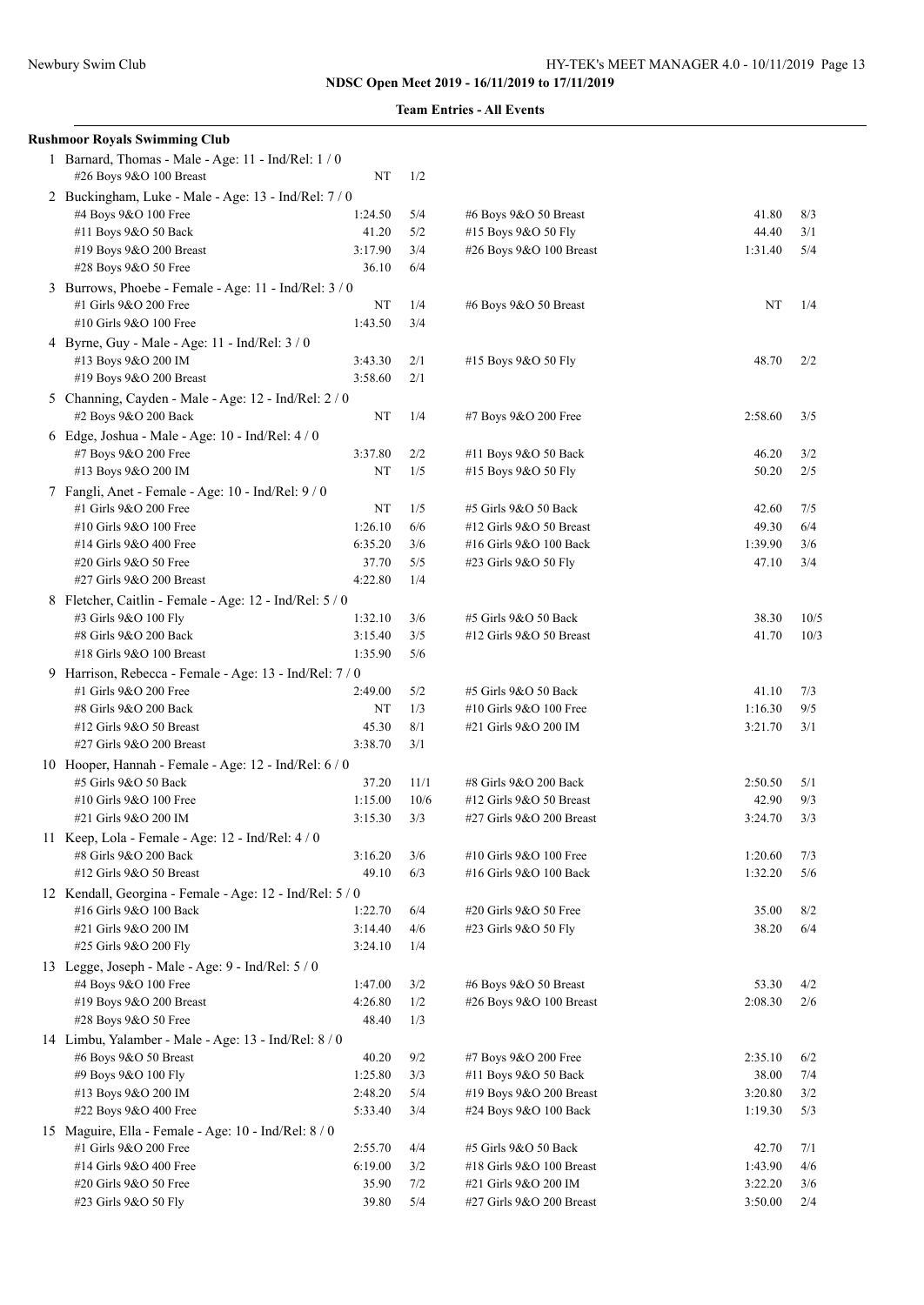| <b>Rushmoor Royals Swimming Club</b>                                       |         |      |                          |         |      |
|----------------------------------------------------------------------------|---------|------|--------------------------|---------|------|
| 16 McFadden, Finian - Male - Age: 10 - Ind/Rel: 11 / 0                     |         |      |                          |         |      |
| #2 Boys 9&O 200 Back                                                       | 3:22.70 | 2/2  | #4 Boys 9&O 100 Free     | 1:23.10 | 6/1  |
| #6 Boys 9&O 50 Breast                                                      | 49.30   | 5/3  | #7 Boys 9&O 200 Free     | 3:01.60 | 3/1  |
| #11 Boys 9&O 50 Back                                                       | 43.00   | 4/5  | #13 Boys 9&O 200 IM      | 3:32.30 | 3/6  |
| #15 Boys 9&O 50 Fly                                                        | 42.70   | 3/5  | #19 Boys 9&O 200 Breast  | 3:48.80 | 2/5  |
| #22 Boys 9&O 400 Free                                                      | 6:19.70 | 2/3  | #24 Boys 9&O 100 Back    | 1:34.90 | 2/3  |
| #28 Boys 9&O 50 Free                                                       | 37.50   | 5/5  |                          |         |      |
| 17 McFadden, Niamh - Female - Age: 15 - Ind/Rel: 11 / 0                    |         |      |                          |         |      |
| #1 Girls 9&O 200 Free                                                      | 2:28.10 | 7/3  | #5 Girls 9&O 50 Back     | 38.20   | 10/2 |
| #8 Girls 9&O 200 Back                                                      | 2:54.00 | 5/6  | #10 Girls 9&O 100 Free   | 1:08.00 | 13/5 |
| #12 Girls 9&O 50 Breast                                                    | 42.10   | 10/2 | #14 Girls 9&O 400 Free   | 5:13.90 | 5/3  |
| #16 Girls 9&O 100 Back                                                     | 1:23.20 | 6/5  | #18 Girls 9&O 100 Breast | 1:33.80 | 5/2  |
| #20 Girls 9&O 50 Free                                                      | 31.30   | 12/2 | #21 Girls 9&O 200 IM     | 2:54.30 | 6/2  |
| #23 Girls 9&O 50 Fly                                                       | 37.80   | 7/6  |                          |         |      |
|                                                                            |         |      |                          |         |      |
| 18 Mellor, Ollie - Male - Age: 13 - Ind/Rel: 6 / 0<br>#2 Boys 9&O 200 Back | 2:45.40 | 4/2  | #4 Boys 9&O 100 Free     | 1:08.60 | 10/5 |
|                                                                            | 2:33.50 | 6/3  |                          | 35.70   | 8/2  |
| #7 Boys 9&O 200 Free                                                       |         |      | #11 Boys 9&O 50 Back     |         |      |
| #24 Boys 9&O 100 Back                                                      | 1:17.30 | 6/4  | #28 Boys 9&O 50 Free     | 31.50   | 10/6 |
| 19 Newman, Arabella - Female - Age: 13 - Ind/Rel: 6 / 0                    |         |      |                          |         |      |
| #1 Girls 9&O 200 Free                                                      | 2:38.40 | 6/1  | #3 Girls 9&O 100 Fly     | 1:26.90 | 3/3  |
| #5 Girls 9&O 50 Back                                                       | 36.80   | 11/5 | #20 Girls 9&O 50 Free    | 30.70   | 13/1 |
| #21 Girls 9&O 200 IM                                                       | 3:02.10 | 5/1  | #23 Girls 9&O 50 Fly     | 32.60   | 10/1 |
| 20 Nicholson, Charlie - Male - Age: 13 - Ind/Rel: 7/0                      |         |      |                          |         |      |
| #4 Boys 9&O 100 Free                                                       | 1:07.30 | 10/4 | #6 Boys 9&O 50 Breast    | 39.60   | 9/4  |
| #7 Boys 9&O 200 Free                                                       | 2:50.40 | 4/5  | #13 Boys 9&O 200 IM      | 3:03.10 | 4/5  |
| #19 Boys 9&O 200 Breast                                                    | 3:23.70 | 3/1  | #22 Boys 9&O 400 Free    | 5:30.90 | 4/1  |
| #28 Boys 9&O 50 Free                                                       | 31.90   | 9/4  |                          |         |      |
| 21 Papworth, Daniel - Male - Age: 11 - Ind/Rel: 7 / 0                      |         |      |                          |         |      |
| #2 Boys 9&O 200 Back                                                       | 2:55.20 | 3/3  | #4 Boys 9&O 100 Free     | 1:13.00 | 8/5  |
| #7 Boys 9&O 200 Free                                                       | 2:35.80 | 6/5  | #11 Boys 9&O 50 Back     | 39.40   | 7/6  |
| #13 Boys 9&O 200 IM                                                        | 3:06.80 | 3/3  | #24 Boys 9&O 100 Back    | 1:22.60 | 4/3  |
| #28 Boys 9&O 50 Free                                                       | 32.40   | 8/3  |                          |         |      |
| 22 Papworth, Lucy - Female - Age: 9 - Ind/Rel: 3 / 0                       |         |      |                          |         |      |
| #5 Girls 9&O 50 Back                                                       | 57.50   | 2/1  | #10 Girls 9&O 100 Free   | 1:43.10 | 3/3  |
| #12 Girls 9&O 50 Breast                                                    | 58.70   | 2/5  |                          |         |      |
| 23 Parry-Fernandez, Javier - Male - Age: 13 - Ind/Rel: 7 / 0               |         |      |                          |         |      |
| #4 Boys 9&O 100 Free                                                       | 1:12.30 | 9/5  | #7 Boys 9&O 200 Free     | 2:39.60 | 5/5  |
| #11 Boys 9&O 50 Back                                                       | 38.20   | 7/2  | #15 Boys 9&O 50 Fly      | 36.30   | 5/6  |
| #17 Boys 9&O 200 Fly                                                       | 3:14.40 | 2/1  | #24 Boys 9&O 100 Back    | 1:24.60 | 4/2  |
| #28 Boys 9&O 50 Free                                                       | 32.70   | 8/4  |                          |         |      |
| 24 Purkiss, Elizabeth - Female - Age: 13 - Ind/Rel: 3 / 0                  |         |      |                          |         |      |
| #3 Girls 9&O 100 Fly                                                       | 1:24.60 | 4/2  | #5 Girls 9&O 50 Back     | 39.20   | 9/4  |
| #10 Girls 9&O 100 Free                                                     | 1:12.40 | 11/1 |                          |         |      |
| 25 Roke, Emily - Female - Age: 12 - Ind/Rel: 5 / 0                         |         |      |                          |         |      |
| #1 Girls 9&O 200 Free                                                      |         |      |                          |         |      |
|                                                                            | 2:57.50 | 4/2  | #5 Girls 9&O 50 Back     | 42.00   | 7/2  |
| #10 Girls 9&O 100 Free                                                     | 1:15.30 | 9/3  | #12 Girls 9&O 50 Breast  | 48.00   | 7/2  |
| #14 Girls 9&O 400 Free                                                     | 5:53.70 | 4/1  |                          |         |      |
| 26 Roscoe, Keira - Female - Age: 13 - Ind/Rel: 2 / 0                       |         |      |                          |         |      |
| #16 Girls 9&O 100 Back                                                     | 1:24.00 | 6/6  | #25 Girls 9&O 200 Fly    | 3:10.00 | 2/2  |
| 27 Stickland, Leila - Female - Age: 11 - Ind/Rel: 2 / 0                    |         |      |                          |         |      |
| #23 Girls 9&O 50 Fly                                                       | 48.60   | 3/5  | #27 Girls 9&O 200 Breast | 4:00.90 | 2/1  |
| 28 Telford, Joseph - Male - Age: 12 - Ind/Rel: 6 / 0                       |         |      |                          |         |      |
| #7 Boys 9&O 200 Free                                                       | NT      | 1/4  | #9 Boys 9&O 100 Fly      | NT      | 1/4  |
| #13 Boys 9&O 200 IM                                                        | NT      | 1/4  | #19 Boys 9&O 200 Breast  | NT      | 1/6  |
| #22 Boys 9&O 400 Free                                                      | NT      | 1/6  | #26 Boys 9&O 100 Breast  | NT      | 1/4  |
| 29 Thompson, Millie - Female - Age: 13 - Ind/Rel: 4 / 0                    |         |      |                          |         |      |
| #1 Girls 9&O 200 Free                                                      | 2:39.80 | 6/6  | #5 Girls 9&O 50 Back     | 40.80   | 8/6  |
| #8 Girls 9&O 200 Back                                                      | 3:01.40 | 4/2  | #10 Girls 9&O 100 Free   | 1:13.50 | 10/5 |
|                                                                            |         |      |                          |         |      |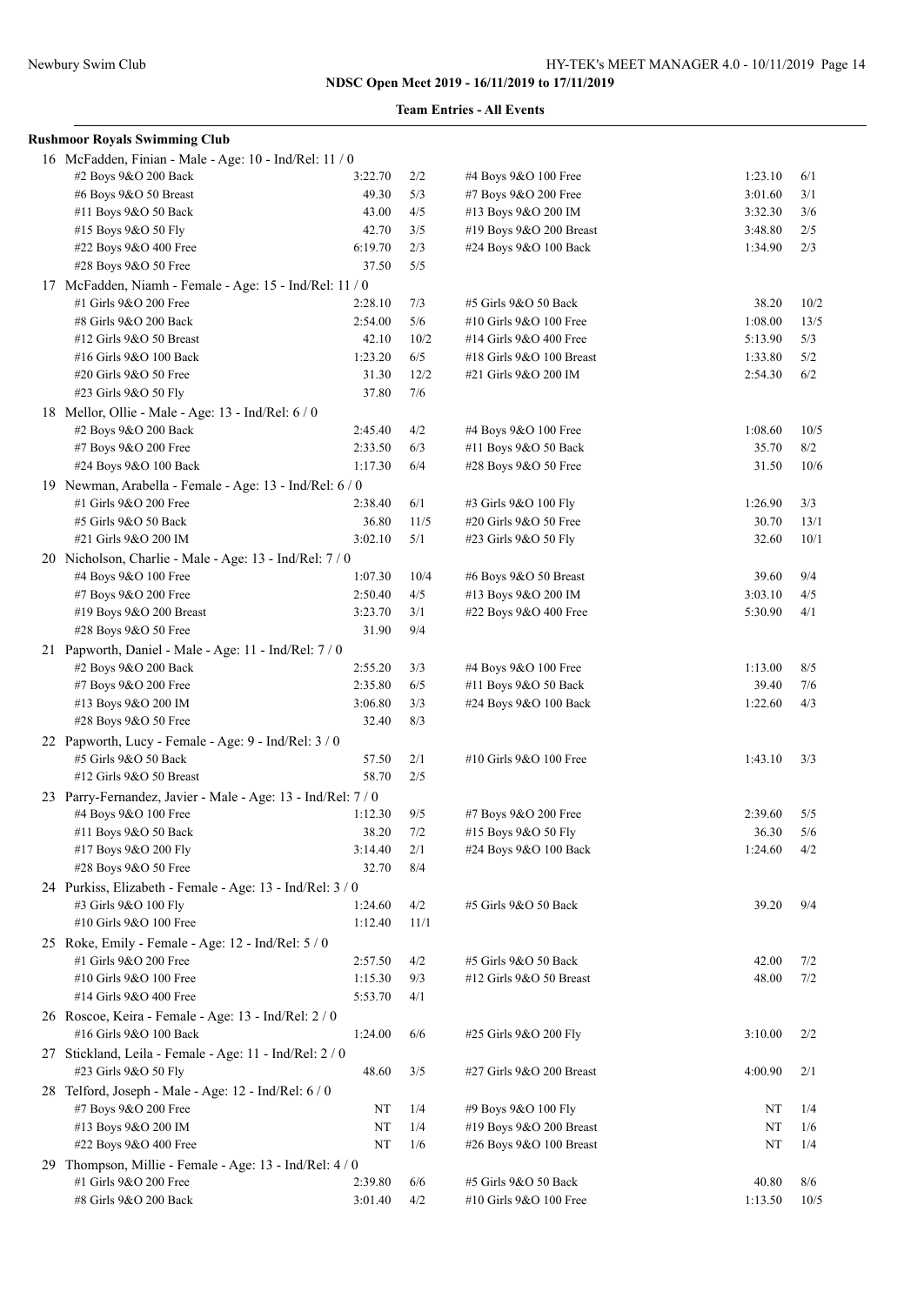|  | <b>Team Entries - All Events</b> |  |  |
|--|----------------------------------|--|--|
|--|----------------------------------|--|--|

| <b>Rushmoor Royals Swimming Club</b>                                                |         |       |                          |         |      |
|-------------------------------------------------------------------------------------|---------|-------|--------------------------|---------|------|
| 30 Topolska, Vanda - Female - Age: 13 - Ind/Rel: 12 / 0                             |         |       |                          |         |      |
| #1 Girls 9&O 200 Free                                                               | 2:38.20 | 6/5   | #3 Girls 9&O 100 Fly     | 1:26.00 | 4/6  |
| #5 Girls 9&O 50 Back                                                                | 40.50   | 8/4   | #10 Girls 9&O 100 Free   | 1:10.70 | 12/6 |
| #12 Girls 9&O 50 Breast                                                             | 42.30   | 10/5  | #14 Girls 9&O 400 Free   | 5:32.80 | 4/2  |
| #18 Girls 9&O 100 Breast                                                            | 1:31.50 | 6/6   | #20 Girls 9&O 50 Free    | 33.40   | 9/4  |
| #21 Girls 9&O 200 IM                                                                | 3:04.30 | 4/2   | #23 Girls 9&O 50 Fly     | 38.20   | 6/3  |
| #25 Girls 9&O 200 Fly                                                               | 3:10.10 | $2/5$ | #27 Girls 9&O 200 Breast | 3:14.80 | 4/2  |
| 31 Walshaw, Oscar - Male - Age: 10 - Ind/Rel: 4 / 0                                 |         |       |                          |         |      |
| #4 Boys 9&O 100 Free                                                                | 1:17.40 | 7/5   | #6 Boys 9&O 50 Breast    | 53.80   | 4/6  |
| #7 Boys 9&O 200 Free                                                                | 2:51.10 | 4/6   | #11 Boys 9&O 50 Back     | 40.00   | 6/2  |
| 32 Warnes, Holly - Female - Age: 12 - Ind/Rel: 7 / 0                                |         |       |                          |         |      |
| #10 Girls 9&O 100 Free                                                              | 1:20.00 | 8/5   | #12 Girls 9&O 50 Breast  | 42.60   | 10/1 |
| #14 Girls 9&O 400 Free                                                              | 6:45.00 | 2/2   | #20 Girls 9&O 50 Free    | 33.70   | 9/5  |
| #21 Girls 9&O 200 IM                                                                | 3:12.40 | 4/1   | #23 Girls 9&O 50 Fly     | 41.90   | 4/3  |
| #27 Girls 9&O 200 Breast                                                            | 3:27.00 | 3/4   |                          |         |      |
| 33 Wilson, William - Male - Age: 13 - Ind/Rel: 2 / 0                                |         |       |                          |         |      |
| #26 Boys 9&O 100 Breast                                                             | 1:34.70 | 5/1   | #28 Boys 9&O 50 Free     | 35.40   | 7/1  |
| 34 Yates, Samuel - Male - Age: 10 - Ind/Rel: 6 / 0                                  |         |       |                          |         |      |
| #13 Boys 9&O 200 IM                                                                 | 3:33.60 | 2/3   | #15 Boys 9&O 50 Fly      | 48.30   | 2/3  |
| #19 Boys 9&O 200 Breast                                                             | 4:12.10 | 1/4   | #22 Boys 9&O 400 Free    | 6:25.90 | 2/2  |
| #26 Boys 9&O 100 Breast                                                             | 2:00.10 | 2/1   | #28 Boys 9&O 50 Free     | 37.30   | 5/4  |
| 35 Zubkov, Nikita - Male - Age: 13 - Ind/Rel: 3 / 0                                 |         |       |                          |         |      |
| #4 Boys 9&O 100 Free                                                                | NT      | 3/1   | #13 Boys 9&O 200 IM      | 3:30.30 | 3/1  |
| #22 Boys 9&O 400 Free                                                               | NT      | 1/5   |                          |         |      |
| Rushmoor Royals Swimming Club Total Individual Entries: 191 - Total Relays: 0       |         |       |                          |         |      |
| <b>Slough &amp; Eton Dolphins</b>                                                   |         |       |                          |         |      |
|                                                                                     |         |       |                          |         |      |
| 1 Blinco, Elena - Female - Age: 15 - Ind/Rel: 3 / 0<br>#10 Girls 9&O 100 Free       | 1:20.83 | 7/4   | #16 Girls 9&O 100 Back   | 1:45.89 | 2/1  |
|                                                                                     | 35.64   | 7/3   |                          |         |      |
| #20 Girls 9&O 50 Free                                                               |         |       |                          |         |      |
| 2 Dennis, Charlotte - Female - Age: 10 - Ind/Rel: 2 / 0                             |         |       |                          |         |      |
| #5 Girls 9&O 50 Back                                                                | 55.45   | 2/5   | #12 Girls 9&O 50 Breast  | 1:03.19 | 2/6  |
| 3 Dhall, Abinav - Male - Age: 10 - Ind/Rel: 3 / 0                                   |         |       |                          |         |      |
| #4 Boys 9&O 100 Free                                                                | 2:38.80 | 3/5   | #6 Boys 9&O 50 Breast    | 1:35.96 | 2/1  |
| #11 Boys 9&O 50 Back                                                                | 1:20.66 | 2/1   |                          |         |      |
| 4 Mandal, Oviyan - Male - Age: 11 - Ind/Rel: 8 / 0                                  |         |       |                          |         |      |
| #4 Boys 9&O 100 Free                                                                | 1:21.94 | 6/5   | #6 Boys 9&O 50 Breast    | 51.34   | 5/1  |
| #9 Boys 9&O 100 Fly                                                                 | 1:38.98 | 2/3   | #11 Boys 9&O 50 Back     | 41.19   | 5/4  |
| #15 Boys 9&O 50 Fly                                                                 | 39.67   | 3/3   | #17 Boys 9&O 200 Fly     | 4:01.49 | 1/2  |
| #24 Boys 9&O 100 Back                                                               | 1:32.26 | 3/5   | #28 Boys 9&O 50 Free     | 45.27   | 2/4  |
| 5 Syed, Taher - Male - Age: 11 - Ind/Rel: 2 / 0                                     |         |       |                          |         |      |
| #4 Boys 9&O 100 Free                                                                | ΝT      | 2/4   | #6 Boys 9&O 50 Breast    | NT      | 1/2  |
| 6 Walters, Jamie - Male - Age: $12$ - Ind/Rel: $2/0$                                |         |       |                          |         |      |
| #22 Boys 9&O 400 Free                                                               | 6:43.62 | 2/6   | #24 Boys 9&O 100 Back    | 1:30.19 | 3/4  |
| <b>Slough &amp; Eton Dolphins</b><br>Total Individual Entries: 20 - Total Relays: 0 |         |       |                          |         |      |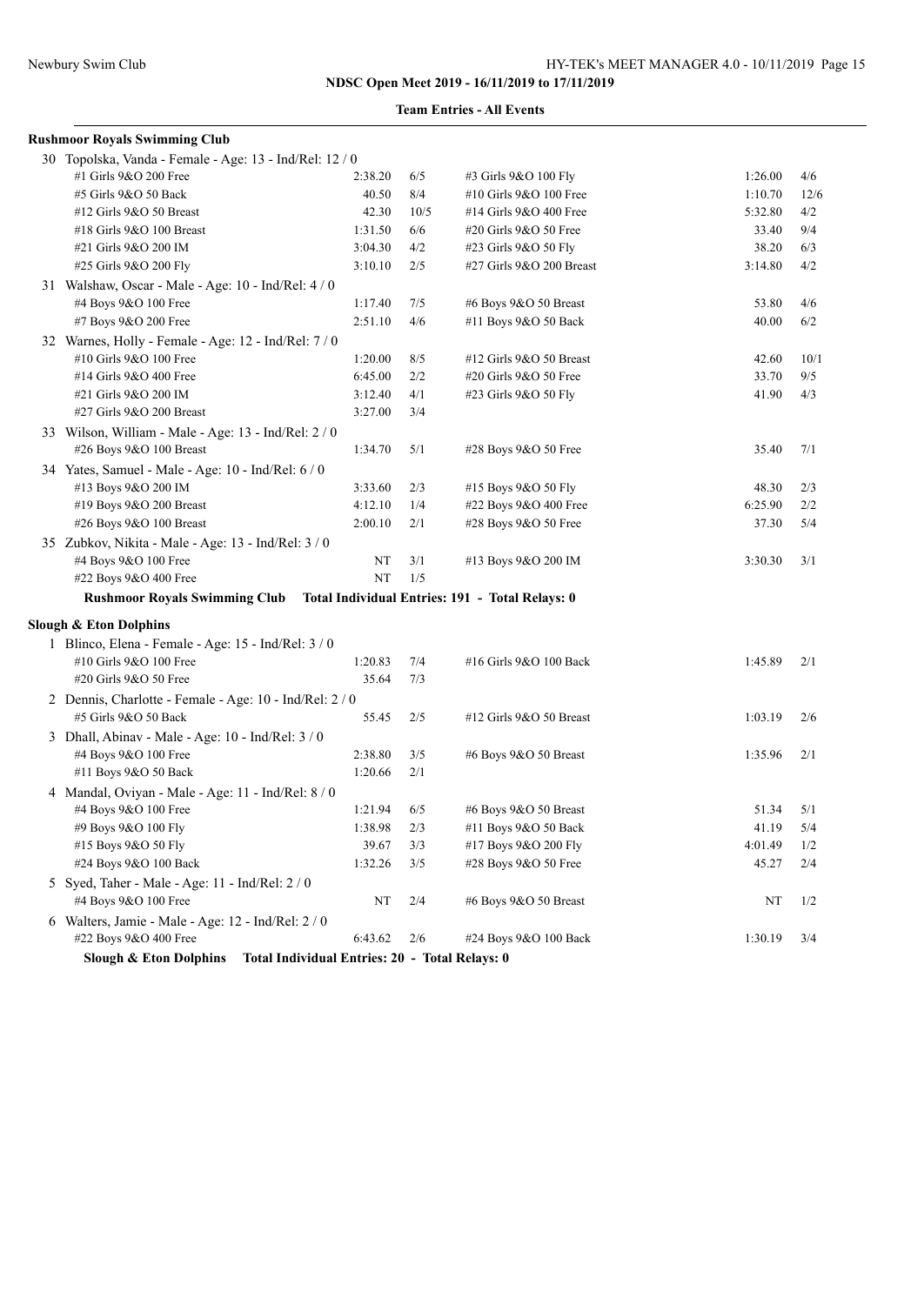|  | <b>Team Entries - All Events</b> |  |  |
|--|----------------------------------|--|--|
|--|----------------------------------|--|--|

| Windsor SC                                              |                  |            |                                                  |                    |            |
|---------------------------------------------------------|------------------|------------|--------------------------------------------------|--------------------|------------|
| 1 Abeyratne, Kye - Male - Age: 10 - Ind/Rel: 7 / 0      |                  |            |                                                  |                    |            |
| #2 Boys 9&O 200 Back                                    | NT               | 1/2        | #4 Boys 9&O 100 Free                             | 1:38.53            | 3/3        |
| #6 Boys 9&O 50 Breast                                   | 55.53            | 3/5        | #9 Boys 9&O 100 Fly                              | NT                 | 1/2        |
| #11 Boys 9&O 50 Back                                    | 49.45            | 3/1        | #26 Boys 9&O 100 Breast                          | 1:58.36            | 2/5        |
| #28 Boys 9&O 50 Free                                    | 45.10            | 2/3        |                                                  |                    |            |
| 2 Abeyratne, Saffie - Female - Age: 13 - Ind/Rel: 6 / 0 |                  |            |                                                  |                    |            |
| #10 Girls 9&O 100 Free                                  | 1:11.19          | 11/4       | #12 Girls 9&O 50 Breast                          | 40.61              | 11/2       |
| #18 Girls 9&O 100 Breast                                | 1:30.46          | 6/1        | #20 Girls 9&O 50 Free                            | 32.89              | 10/1       |
| #23 Girls 9&O 50 Fly                                    | 36.24            | 8/5        | #27 Girls 9&O 200 Breast                         | 3:16.69            | 4/1        |
| 3 Andrews, Lola - Female - Age: 13 - Ind/Rel: 6 / 0     |                  |            |                                                  |                    |            |
| #16 Girls 9&O 100 Back                                  | 1:17.80          | 7/2        | #18 Girls 9&O 100 Breast                         | 1:26.35            | 7/1        |
| #20 Girls 9&O 50 Free                                   | 30.27            | 13/4       | #21 Girls 9&O 200 IM                             | 2:46.80            | 7/5        |
| #23 Girls 9&O 50 Fly                                    | 36.34            | 8/1        | #27 Girls 9&O 200 Breast                         | 3:06.89            | 5/5        |
| 4 Callanan, Allegra - Female - Age: 13 - Ind/Rel: 3/0   |                  |            |                                                  |                    |            |
| #16 Girls 9&O 100 Back                                  | 1:18.85          | 7/6        | #18 Girls 9&O 100 Breast                         | 1:33.65            | 5/4        |
| #20 Girls 9&O 50 Free                                   | 31.40            | 11/3       |                                                  |                    |            |
| 5 Callanan, Olivia - Female - Age: 13 - Ind/Rel: 7/0    |                  |            |                                                  |                    |            |
| #10 Girls 9&O 100 Free                                  | 1:07.17          | 13/4       | #12 Girls 9&O 50 Breast                          | 41.83              | 10/4       |
| #18 Girls 9&O 100 Breast                                | 1:29.02          | 6/2        | #20 Girls 9&O 50 Free                            | 30.78              | 13/6       |
| #21 Girls 9&O 200 IM                                    | 2:47.53          | 7/6        | #23 Girls 9&O 50 Fly                             | 34.20              | 9/1        |
| #27 Girls 9&O 200 Breast                                | 3:08.03          | 5/6        |                                                  |                    |            |
| 6 Collacott, Joshua - Male - Age: 9 - Ind/Rel: 6 / 0    |                  |            |                                                  |                    |            |
| #2 Boys 9&O 200 Back                                    | 3:08.14          | 3/6        | #4 Boys 9&O 100 Free                             | 1:23.73            | 5/3        |
| #6 Boys 9&O 50 Breast                                   | 48.53            | 6/1        | #13 Boys 9&O 200 IM                              | 3:27.05            | 3/2        |
| #19 Boys 9&O 200 Breast                                 | 3:43.98          | 2/4        | #22 Boys 9&O 400 Free                            | 6:29.46            | 2/5        |
| 7 Davies, Toby - Male - Age: 13 - Ind/Rel: 8 / 0        |                  |            |                                                  |                    |            |
| #2 Boys 9&O 200 Back                                    | 2:37.26          | 5/5        | #6 Boys 9&O 50 Breast                            | 40.25              | 9/5        |
| #7 Boys 9&O 200 Free                                    | 2:19.28          | 8/6        | #9 Boys 9&O 100 Fly                              | 1:12.59            | 5/1        |
| #15 Boys 9&O 50 Fly                                     | 32.11            | 6/5        | #19 Boys 9&O 200 Breast                          | 3:02.37            | 4/1        |
| #22 Boys 9&O 400 Free                                   | 4:53.51          | 5/5        | #28 Boys 9&O 50 Free                             | 29.19              | 12/6       |
| 8 Eaton, Finbarr - Male - Age: 10 - Ind/Rel: 3 / 0      |                  |            |                                                  |                    |            |
| #2 Boys 9&O 200 Back                                    | 3:20.44          | 2/4        | #4 Boys 9&O 100 Free                             | 1:23.38            | 6/6        |
| #6 Boys 9&O 50 Breast                                   | 52.08            | 4/4        |                                                  |                    |            |
| 9 Fox, Ella - Female - Age: $10$ - Ind/Rel: $4/0$       |                  |            |                                                  |                    |            |
| #5 Girls 9&O 50 Back<br>#12 Girls 9&O 50 Breast         | 45.03<br>53.27   | 5/6<br>4/5 | #10 Girls 9&O 100 Free<br>#16 Girls 9&O 100 Back | 1:22.95<br>1:36.13 | 6/4<br>3/2 |
|                                                         |                  |            |                                                  |                    |            |
| 10 Gohil, Jay - Male - Age: 10 - Ind/Rel: 9 / 0         |                  | 2/1        |                                                  |                    | 4/5        |
| #2 Boys 9&O 200 Back<br>#6 Boys 9&O 50 Breast           | 3:27.13<br>50.83 | 5/2        | #4 Boys 9&O 100 Free<br>#7 Boys 9&O 200 Free     | 1:30.32<br>3:13.18 | 2/4        |
| #11 Boys 9&O 50 Back                                    | 42.54            | 4/2        | #15 Boys 9&O 50 Fly                              | 50.73              | 2/1        |
| #19 Boys 9&O 200 Breast                                 | 4:00.66          | 2/6        | #26 Boys 9&O 100 Breast                          | 1:49.98            | 3/4        |
| #28 Boys 9&O 50 Free                                    | 37.19            | 6/6        |                                                  |                    |            |
| 11 Green, Eilidh - Female - Age: 14 - Ind/Rel: 11 / 0   |                  |            |                                                  |                    |            |
| #1 Girls 9&O 200 Free                                   | 2:20.17          | 9/1        | #3 Girls 9&O 100 Fly                             | 1:18.13            | 5/1        |
| #5 Girls 9&O 50 Back                                    | 35.93            | 12/6       | #8 Girls 9&O 200 Back                            | 2:39.39            | 6/6        |
| #10 Girls 9&O 100 Free                                  | 1:04.65          | 15/6       | #12 Girls 9&O 50 Breast                          | 39.66              | 11/3       |
| #14 Girls 9&O 400 Free                                  | 4:55.28          | 6/4        | #18 Girls 9&O 100 Breast                         | 1:24.01            | 7/4        |
| #20 Girls 9&O 50 Free                                   | 30.50            | 13/5       | #21 Girls 9&O 200 IM                             | 2:38.06            | 8/2        |
| #27 Girls 9&O 200 Breast                                | 2:59.60          | 5/3        |                                                  |                    |            |
| 12 Hargreaves, James - Male - Age: 15 - Ind/Rel: 12 / 0 |                  |            |                                                  |                    |            |
| #2 Boys 9&O 200 Back                                    | 2:38.21          | 5/1        | #4 Boys 9&O 100 Free                             | 1:04.70            | 11/5       |
| #6 Boys 9&O 50 Breast                                   | 36.81            | 10/4       | #7 Boys 9&O 200 Free                             | 2:17.43            | 8/2        |
| #9 Boys 9&O 100 Fly                                     | 1:23.00          | 4/5        | #11 Boys 9&O 50 Back                             | 34.92              | 9/1        |
| #13 Boys 9&O 200 IM                                     | 2:39.76          | 6/1        | #15 Boys 9&O 50 Fly                              | 36.53              | 4/4        |
| #19 Boys 9&O 200 Breast                                 | 2:51.53          | 4/4        | #24 Boys 9&O 100 Back                            | 1:13.19            | 7/5        |
| #26 Boys 9&O 100 Breast                                 | 1:18.83          | 6/2        | #28 Boys 9&O 50 Free                             | 29.28              | 11/3       |
| 13 Hepworth, Emma - Female - Age: 17 - Ind/Rel: 3/0     |                  |            |                                                  |                    |            |
| #1 Girls 9&O 200 Free                                   | 2:12.06          | 9/3        | #8 Girls 9&O 200 Back                            | 2:29.02            | 6/2        |
| #10 Girls 9&O 100 Free                                  | 1:01.93          | 15/3       |                                                  |                    |            |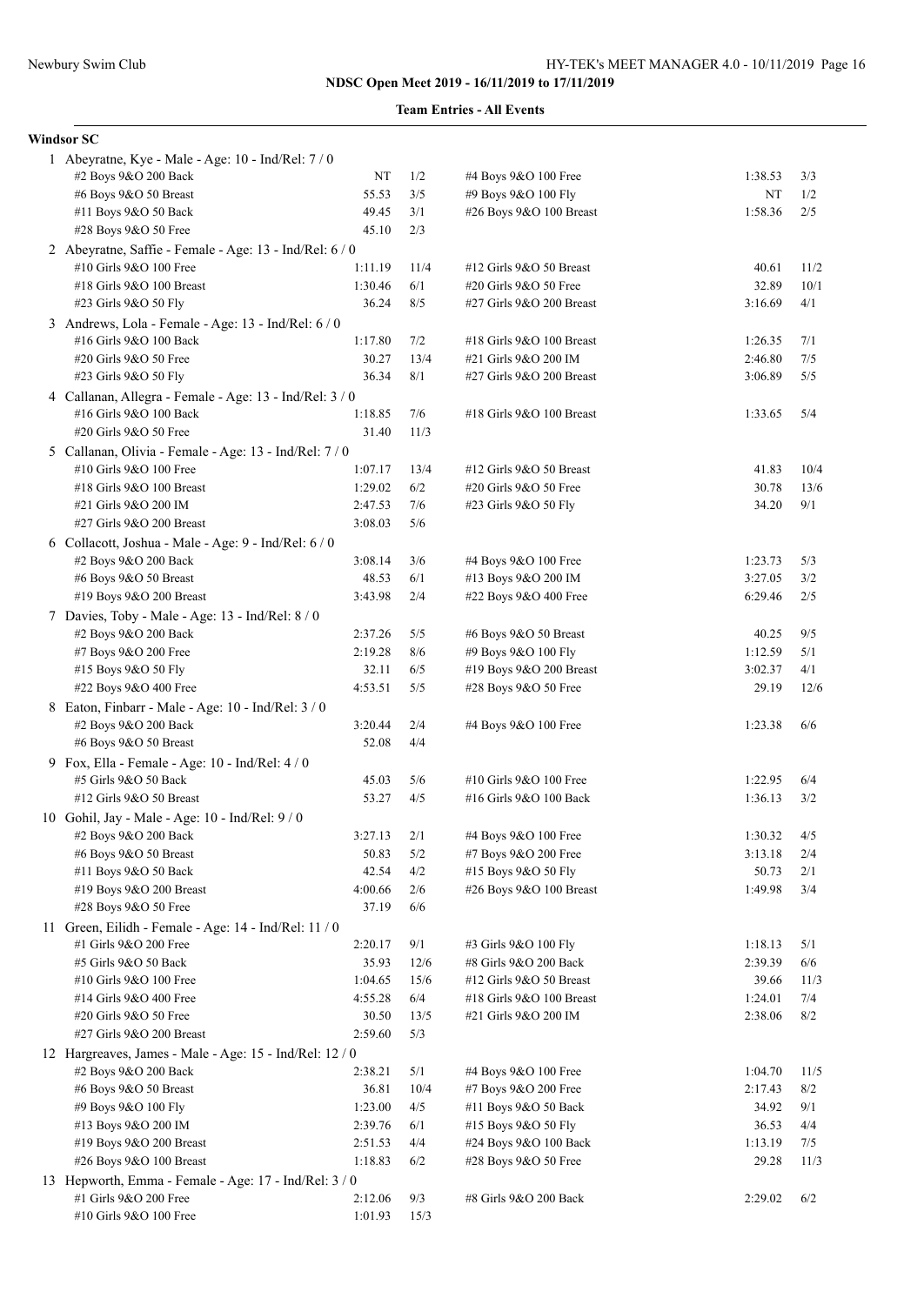| <b>Team Entries - All Events</b> |  |
|----------------------------------|--|
|----------------------------------|--|

|  | <b>Windsor SC</b>                                                               |                    |             |                                                  |                  |            |  |  |  |  |  |
|--|---------------------------------------------------------------------------------|--------------------|-------------|--------------------------------------------------|------------------|------------|--|--|--|--|--|
|  | 14 Hibberd, Isabella - Female - Age: 11 - Ind/Rel: 3 / 0                        |                    |             |                                                  |                  |            |  |  |  |  |  |
|  | #8 Girls 9&O 200 Back                                                           | 3:14.62            | 3/2         | #10 Girls 9&O 100 Free                           | 1:13.15          | 10/3       |  |  |  |  |  |
|  | #12 Girls 9&O 50 Breast                                                         | 43.12              | 9/4         |                                                  |                  |            |  |  |  |  |  |
|  | 15 Hill, Naia - Female - Age: 15 - Ind/Rel: 5 / 0                               |                    |             |                                                  |                  |            |  |  |  |  |  |
|  | #1 Girls 9&O 200 Free                                                           | 2:23.34            | 8/4         | #3 Girls 9&O 100 Fly                             | 1:24.32          | 4/4        |  |  |  |  |  |
|  | #5 Girls 9&O 50 Back                                                            | 35.99              | 11/3        | #10 Girls 9&O 100 Free                           | 1:05.75          | 14/5       |  |  |  |  |  |
|  | #12 Girls 9&O 50 Breast                                                         | 42.86              | 10/6        |                                                  |                  |            |  |  |  |  |  |
|  | 16 Ivanescu, Edwin - Male - Age: 14 - Ind/Rel: 8 / 0                            |                    |             |                                                  |                  |            |  |  |  |  |  |
|  | #2 Boys 9&O 200 Back                                                            | 2:23.97            | 5/4         | #4 Boys 9&O 100 Free                             | 59.93            | 12/2       |  |  |  |  |  |
|  | #9 Boys 9&O 100 Fly                                                             | 1:11.74            | 5/5         | #11 Boys 9&O 50 Back                             | 30.97            | 9/4        |  |  |  |  |  |
|  | #13 Boys 9&O 200 IM                                                             | 2:32.22            | 6/2         | #15 Boys 9&O 50 Fly                              | 31.09            | 6/4        |  |  |  |  |  |
|  | #24 Boys 9&O 100 Back                                                           | 1:05.33            | 7/3         | #28 Boys 9&O 50 Free                             | 27.18            | 12/3       |  |  |  |  |  |
|  | 17 Jadeja, Aryan - Male - Age: 10 - Ind/Rel: 1 / 0                              |                    |             |                                                  |                  |            |  |  |  |  |  |
|  | 1/4<br>#4 Boys 9&O 100 Free<br>NT                                               |                    |             |                                                  |                  |            |  |  |  |  |  |
|  | 18 Kaur Bajwa, Pavleen - Female - Age: 11 - Ind/Rel: 5 / 0                      |                    |             |                                                  |                  |            |  |  |  |  |  |
|  | #10 Girls 9&O 100 Free                                                          | 1:25.04            | 6/5         | #12 Girls 9&O 50 Breast                          | 41.61            | 11/6       |  |  |  |  |  |
|  | #16 Girls 9&O 100 Back                                                          | 1:34.44            | 4/6         | #18 Girls 9&O 100 Breast                         | 1:32.69          | 5/3        |  |  |  |  |  |
|  | #20 Girls 9&O 50 Free                                                           | 37.32              | 5/3         |                                                  |                  |            |  |  |  |  |  |
|  | 19 Kucharskas, Nicholas - Male - Age: 11 - Ind/Rel: 8 / 0                       |                    |             |                                                  |                  |            |  |  |  |  |  |
|  | #4 Boys 9&O 100 Free                                                            | 1:25.29            | 5/2         | #6 Boys 9&O 50 Breast                            | 46.74            | 6/3        |  |  |  |  |  |
|  | #7 Boys 9&O 200 Free                                                            | 3:05.91            | 3/6         | #11 Boys 9&O 50 Back                             | 42.07            | 5/6        |  |  |  |  |  |
|  | #15 Boys 9&O 50 Fly                                                             | 48.66              | 2/4         | #24 Boys 9&O 100 Back                            | 1:33.53          | 3/1        |  |  |  |  |  |
|  | #26 Boys 9&O 100 Breast                                                         | 1:46.36            | 4/6         | #28 Boys 9&O 50 Free                             | 36.63            | 6/2        |  |  |  |  |  |
|  | 20 Martinez Rojas, Elisa - Female - Age: 13 - Ind/Rel: 4 / 0                    |                    |             |                                                  |                  |            |  |  |  |  |  |
|  | #1 Girls 9&O 200 Free                                                           | 2:50.26            | 5/5         | #3 Girls 9&O 100 Fly                             | 1:43.62          | 2/5        |  |  |  |  |  |
|  | #8 Girls 9&O 200 Back                                                           | 3:20.35            | 2/4         | #10 Girls 9&O 100 Free                           | 1:12.39          | 11/5       |  |  |  |  |  |
|  | 21 Martinez Rojas, Irene - Female - Age: 11 - Ind/Rel: 3 / 0                    |                    |             |                                                  |                  |            |  |  |  |  |  |
|  | #5 Girls 9&O 50 Back                                                            | 53.69              | 2/2         | #10 Girls 9&O 100 Free                           | NT               | 2/1        |  |  |  |  |  |
|  | #12 Girls 9&O 50 Breast                                                         | 1:15.59            | 1/3         |                                                  |                  |            |  |  |  |  |  |
|  | 22 McIntyre, Gabriel - Male - Age: 12 - Ind/Rel: 3 / 0                          |                    |             |                                                  |                  |            |  |  |  |  |  |
|  | #4 Boys 9&O 100 Free                                                            | 1:14.62            | 7/3         | #7 Boys 9&O 200 Free                             | 2:53.87          | 3/3        |  |  |  |  |  |
|  | #28 Boys 9&O 50 Free                                                            | 34.84              | 7/2         |                                                  |                  |            |  |  |  |  |  |
|  | 23 McIntyre, Jonah - Male - Age: 14 - Ind/Rel: 6 / 0                            |                    |             |                                                  |                  |            |  |  |  |  |  |
|  | #4 Boys 9&O 100 Free                                                            | 1:08.36            | 10/2        | #7 Boys 9&O 200 Free                             | 2:25.40          | 7/4        |  |  |  |  |  |
|  | #9 Boys 9&O 100 Fly                                                             | 1:15.26            | 5/6         | #15 Boys 9&O 50 Fly                              | 33.61            | 6/6        |  |  |  |  |  |
|  | #17 Boys 9&O 200 Fly                                                            | 3:50.08            | 1/4         | #28 Boys 9&O 50 Free                             | 30.66            | 10/2       |  |  |  |  |  |
|  | 24 Mottram, Edward - Male - Age: 10 - Ind/Rel: 7 / 0                            |                    |             |                                                  |                  |            |  |  |  |  |  |
|  | #4 Boys 9&O 100 Free                                                            | 1:38.26            | 4/6         | #6 Boys 9&O 50 Breast                            | 53.41            | 4/5        |  |  |  |  |  |
|  | #11 Boys 9&O 50 Back                                                            | 44.10              | 4/1         | #13 Boys 9&O 200 IM                              | 3:42.88          | 2/5        |  |  |  |  |  |
|  | #24 Boys 9&O 100 Back<br>#28 Boys 9&O 50 Free                                   | 1:38.90<br>41.09   | 2/5<br>3/3  | #26 Boys 9&O 100 Breast                          | 1:57.90          | 2/2        |  |  |  |  |  |
|  |                                                                                 |                    |             |                                                  |                  |            |  |  |  |  |  |
|  | 25 Mottram, Joseph - Male - Age: 12 - Ind/Rel: 6 / 0                            |                    |             |                                                  |                  |            |  |  |  |  |  |
|  | #4 Boys 9&O 100 Free<br>#11 Boys 9&O 50 Back                                    | 1:09.99<br>37.18   | 10/1<br>8/6 | #6 Boys 9&O 50 Breast<br>#13 Boys 9&O 200 IM     | 43.05<br>2:58.59 | 8/5<br>4/2 |  |  |  |  |  |
|  | #26 Boys 9&O 100 Breast                                                         | 1:34.09            | 5/5         | #28 Boys 9&O 50 Free                             | 32.26            | 9/1        |  |  |  |  |  |
|  |                                                                                 |                    |             |                                                  |                  |            |  |  |  |  |  |
|  | 26 Mullin, Erin - Female - Age: 10 - Ind/Rel: 3 / 0<br>#18 Girls 9&O 100 Breast | NT                 | 1/1         | #20 Girls 9&O 50 Free                            | 46.14            | 2/6        |  |  |  |  |  |
|  | #23 Girls 9&O 50 Fly                                                            | 53.65              | 2/5         |                                                  |                  |            |  |  |  |  |  |
|  |                                                                                 |                    |             |                                                  |                  |            |  |  |  |  |  |
|  | 27 Mullin, Eva - Female - Age: 12 - Ind/Rel: 4 / 0                              |                    |             |                                                  |                  |            |  |  |  |  |  |
|  | #14 Girls 9&O 400 Free<br>#21 Girls 9&O 200 IM                                  | 5:30.46<br>3:00.79 | 4/4<br>5/2  | #16 Girls 9&O 100 Back<br>#23 Girls 9&O 50 Fly   | 1:25.54<br>36.04 | 5/3<br>8/4 |  |  |  |  |  |
|  |                                                                                 |                    |             |                                                  |                  |            |  |  |  |  |  |
|  | 28 Nuttall, Lucy - Female - Age: 11 - Ind/Rel: 4 / 0                            |                    |             |                                                  |                  |            |  |  |  |  |  |
|  | #5 Girls 9&O 50 Back<br>#18 Girls 9&O 100 Breast                                | 40.59<br>1:37.75   | 8/5<br>4/5  | #12 Girls 9&O 50 Breast<br>#20 Girls 9&O 50 Free | 44.26<br>36.08   | 9/6<br>7/5 |  |  |  |  |  |
|  |                                                                                 |                    |             |                                                  |                  |            |  |  |  |  |  |
|  | 29 Owen, James - Male - Age: $10$ - Ind/Rel: $6/0$                              | 3:23.91            | 2/5         |                                                  | 1:29.28          | 4/2        |  |  |  |  |  |
|  | #2 Boys 9&O 200 Back<br>#6 Boys 9&O 50 Breast                                   | 51.45              | 5/6         | #4 Boys 9&O 100 Free<br>#24 Boys 9&O 100 Back    | 1:36.00          | 2/2        |  |  |  |  |  |
|  | #26 Boys 9&O 100 Breast                                                         | 1:51.58            | 3/5         | #28 Boys 9&O 50 Free                             | 38.35            | 5/1        |  |  |  |  |  |
|  |                                                                                 |                    |             |                                                  |                  |            |  |  |  |  |  |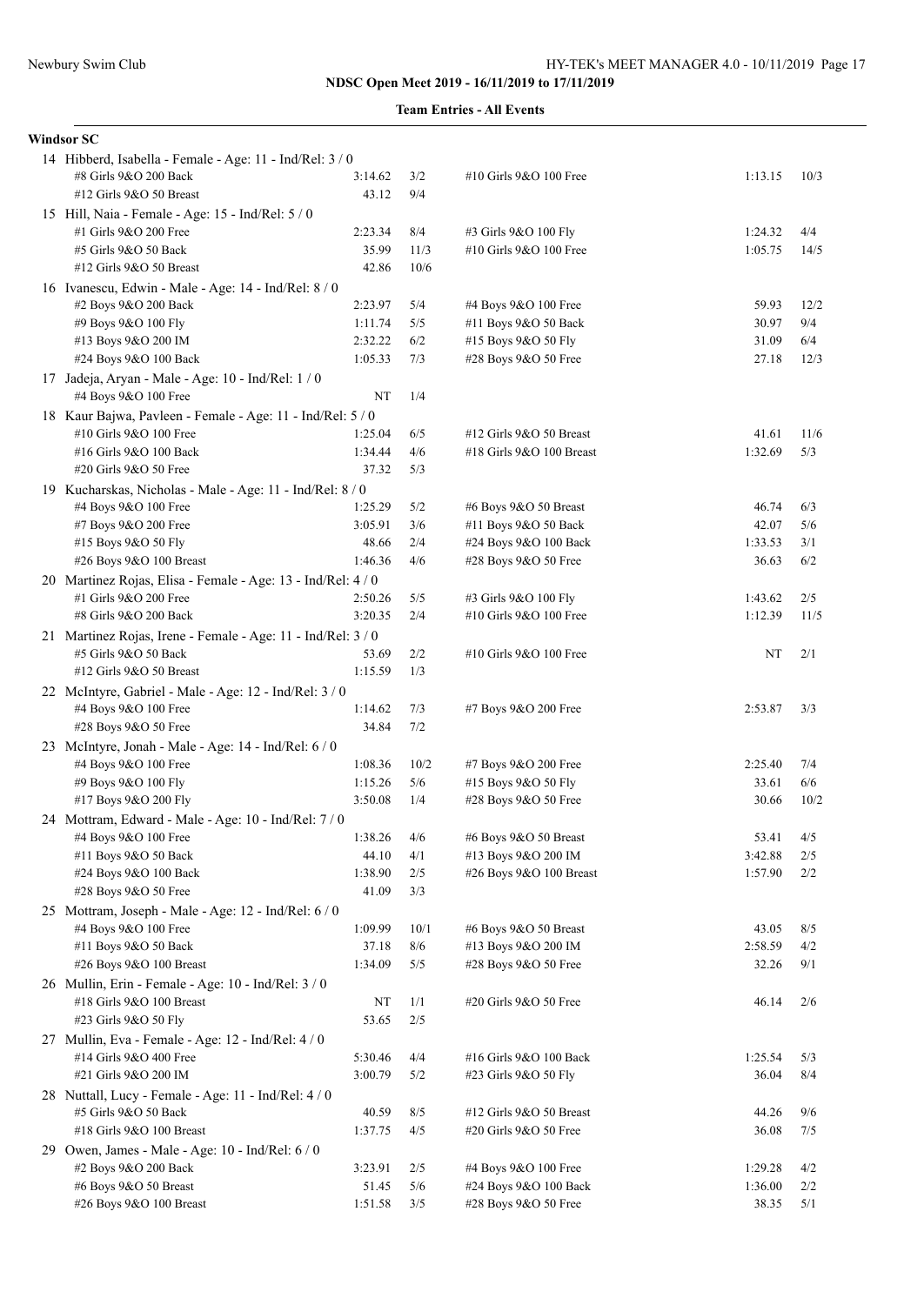#### **Team Entries - All Events**

| <b>Windsor SC</b>                                            |             |     |                          |         |      |  |  |
|--------------------------------------------------------------|-------------|-----|--------------------------|---------|------|--|--|
| 30 Owen, William - Male - Age: 12 - Ind/Rel: 9 / 0           |             |     |                          |         |      |  |  |
| #2 Boys 9&O 200 Back                                         | 2:42.50     | 4/4 | #4 Boys 9&O 100 Free     | 1:11.67 | 9/3  |  |  |
| #6 Boys 9&O 50 Breast                                        | 41.62       | 9/6 | #13 Boys 9&O 200 IM      | 2:45.83 | 5/3  |  |  |
| #15 Boys 9&O 50 Fly                                          | 36.00       | 5/5 | #17 Boys 9&O 200 Fly     | 2:57.02 | 2/2  |  |  |
| #24 Boys 9&O 100 Back                                        | 1:15.19     | 7/6 | #26 Boys 9&O 100 Breast  | 1:27.90 | 5/3  |  |  |
| #28 Boys 9&O 50 Free                                         | 31.72       | 9/3 |                          |         |      |  |  |
| 31 Philippidis, Airlia - Female - Age: 10 - Ind/Rel: 4 / 0   |             |     |                          |         |      |  |  |
| #3 Girls 9&O 100 Fly                                         | 1:33.45     | 2/3 | #5 Girls 9&O 50 Back     | 43.33   | 6/1  |  |  |
| #8 Girls 9&O 200 Back                                        | 3:15.76     | 3/1 | #10 Girls 9&O 100 Free   | 1:23.68 | 6/2  |  |  |
| 32 Philippidis, Loukas - Male - Age: 12 - Ind/Rel: 4 / 0     |             |     |                          |         |      |  |  |
| #4 Boys 9&O 100 Free                                         | 1:12.48     | 8/3 | #6 Boys 9&O 50 Breast    | 41.39   | 9/1  |  |  |
| #7 Boys 9&O 200 Free                                         | 2:36.97     | 5/4 | #9 Boys 9&O 100 Fly      | 1:29.63 | 3/5  |  |  |
| 33 Pike, James - Male - Age: 11 - Ind/Rel: 6 / 0             |             |     |                          |         |      |  |  |
| #2 Boys 9&O 200 Back                                         | 2:59.49     | 3/5 | #4 Boys 9&O 100 Free     | 1:12.04 | 9/4  |  |  |
| #6 Boys 9&O 50 Breast                                        | 43.80       | 7/4 | #7 Boys 9&O 200 Free     | 2:42.79 | 4/4  |  |  |
| #9 Boys 9&O 100 Fly                                          | 1:18.70     | 4/4 | #11 Boys 9&O 50 Back     | 39.17   | 7/1  |  |  |
| 34 Rowe, Brooke - Female - Age: 11 - Ind/Rel: 10 / 0         |             |     |                          |         |      |  |  |
| #1 Girls 9&O 200 Free                                        | 2:53.25     | 5/1 | #5 Girls 9&O 50 Back     | 42.73   | 6/3  |  |  |
| #10 Girls 9&O 100 Free                                       | 1:22.18     | 7/1 | #12 Girls 9&O 50 Breast  | 49.06   | 7/6  |  |  |
| #16 Girls 9&O 100 Back                                       | 1:35.98     | 3/4 | #18 Girls 9&O 100 Breast | 1:47.97 | 3/4  |  |  |
| #20 Girls 9&O 50 Free                                        | 36.43       | 6/3 | #21 Girls 9&O 200 IM     | 3:17.69 | 3/4  |  |  |
| #23 Girls 9&O 50 Fly                                         | 40.97       | 5/1 | #27 Girls 9&O 200 Breast | 3:46.63 | 2/3  |  |  |
| 35 Rowe, Elliot - Male - Age: 13 - Ind/Rel: 8 / 0            |             |     |                          |         |      |  |  |
| #2 Boys 9&O 200 Back                                         | NT          | 1/3 | #4 Boys 9&O 100 Free     | 1:12.24 | 9/2  |  |  |
| #6 Boys 9&O 50 Breast                                        | 43.88       | 7/2 | #7 Boys 9&O 200 Free     | 2:36.96 | 5/3  |  |  |
| #11 Boys 9&O 50 Back                                         | 38.29       | 7/5 | #22 Boys 9&O 400 Free    | 5:48.53 | 3/6  |  |  |
| #24 Boys 9&O 100 Back                                        | 1:20.06     | 5/4 | #28 Boys 9&O 50 Free     | 32.32   | 9/6  |  |  |
| 36 Scherrer, Augustin - Male - Age: 14 - Ind/Rel: 3 / 0      |             |     |                          |         |      |  |  |
| #13 Boys 9&O 200 IM                                          | NT          | 2/6 | #19 Boys 9&O 200 Breast  | NT      | 1/5  |  |  |
| #26 Boys 9&O 100 Breast                                      | NT          | 1/3 |                          |         |      |  |  |
| 37 Scherrer, Louise - Female - Age: 9 - Ind/Rel: 4 / 0       |             |     |                          |         |      |  |  |
| #16 Girls 9&O 100 Back                                       | NT          | 1/5 | #18 Girls 9&O 100 Breast | NT      | 1/6  |  |  |
| #20 Girls 9&O 50 Free                                        | $_{\rm NT}$ | 1/1 | #21 Girls 9&O 200 IM     | NT      | 1/6  |  |  |
| 38 Stearn, Callum - Male - Age: 17 - Ind/Rel: 2 / 0          |             |     |                          |         |      |  |  |
| #2 Boys 9&O 200 Back                                         | 2:15.10     | 5/3 | #4 Boys 9&O 100 Free     | 56.32   | 12/3 |  |  |
| 39 Stearn, Oliver - Male - Age: 16 - Ind/Rel: 4 / 0          |             |     |                          |         |      |  |  |
| #13 Boys 9&O 200 IM                                          | 2:26.98     | 6/3 | #19 Boys 9&O 200 Breast  | 2:41.21 | 4/3  |  |  |
| #24 Boys 9&O 100 Back                                        | 1:08.29     | 7/4 | #26 Boys 9&O 100 Breast  | 1:10.80 | 6/3  |  |  |
| 40 Stevenson, Isabel - Female - Age: 10 - Ind/Rel: 5 / 0     |             |     |                          |         |      |  |  |
| #14 Girls 9&O 400 Free                                       | 6:38.08     | 2/4 | #16 Girls 9&O 100 Back   | 1:41.06 | 2/3  |  |  |
| #20 Girls 9&O 50 Free                                        | 38.53       | 4/3 | #21 Girls 9&O 200 IM     | 3:45.89 | 2/5  |  |  |
| #23 Girls 9&O 50 Fly                                         | 44.70       | 4/5 |                          |         |      |  |  |
| 41 Swanepoel, McKayla - Female - Age: 13 - Ind/Rel: 7 / 0    |             |     |                          |         |      |  |  |
| #1 Girls 9&O 200 Free                                        | 3:07.66     | 3/2 | #5 Girls 9&O 50 Back     | 42.90   | 6/4  |  |  |
| #8 Girls 9&O 200 Back                                        | 3:18.71     | 2/3 | #10 Girls 9&O 100 Free   | 1:19.39 | 8/2  |  |  |
| #12 Girls 9&O 50 Breast                                      | 52.81       | 4/3 | #14 Girls 9&O 400 Free   | 6:15.72 | 3/3  |  |  |
| #25 Girls 9&O 200 Fly                                        | 4:02.57     | 1/5 |                          |         |      |  |  |
| 42 Swanepoel, Ralph - Male - Age: 11 - Ind/Rel: 10 / 0       |             |     |                          |         |      |  |  |
| #2 Boys 9&O 200 Back                                         | 3:36.31     | 2/6 | #4 Boys 9&O 100 Free     | 1:25.37 | 5/5  |  |  |
| #6 Boys 9&O 50 Breast                                        | 53.63       | 4/1 | #7 Boys 9&O 200 Free     | 3:06.82 | 2/3  |  |  |
| #9 Boys 9&O 100 Fly                                          | 2:19.42     | 2/2 | #13 Boys 9&O 200 IM      | 3:29.16 | 3/5  |  |  |
| #19 Boys 9&O 200 Breast                                      | 4:10.38     | 1/3 | #22 Boys 9&O 400 Free    | 7:13.63 | 1/4  |  |  |
| #26 Boys 9&O 100 Breast                                      | 1:56.21     | 2/4 | #28 Boys 9&O 50 Free     | 38.69   | 5/6  |  |  |
| 43 Swanepoel III, Charles - Male - Age: 16 - Ind/Rel: 11 / 0 |             |     |                          |         |      |  |  |
| #2 Boys 9&O 200 Back                                         | 2:56.82     | 3/4 | #4 Boys 9&O 100 Free     | 1:07.12 | 10/3 |  |  |
| #6 Boys 9&O 50 Breast                                        | 41.90       | 8/4 | #7 Boys 9&O 200 Free     | 2:30.67 | 7/2  |  |  |
| #9 Boys 9&O 100 Fly                                          | 1:24.73     | 4/1 | #11 Boys 9&O 50 Back     | 35.26   | 8/4  |  |  |
| #13 Boys 9&O 200 IM                                          | 2:51.14     | 5/1 | #19 Boys 9&O 200 Breast  | 3:36.34 | 2/3  |  |  |
| #22 Boys 9&O 400 Free                                        | 5:09.56     | 4/3 | #26 Boys 9&O 100 Breast  | 1:31.51 | 5/2  |  |  |
|                                                              |             |     |                          |         |      |  |  |

#28 Boys 9&O 50 Free 30.40 11/1